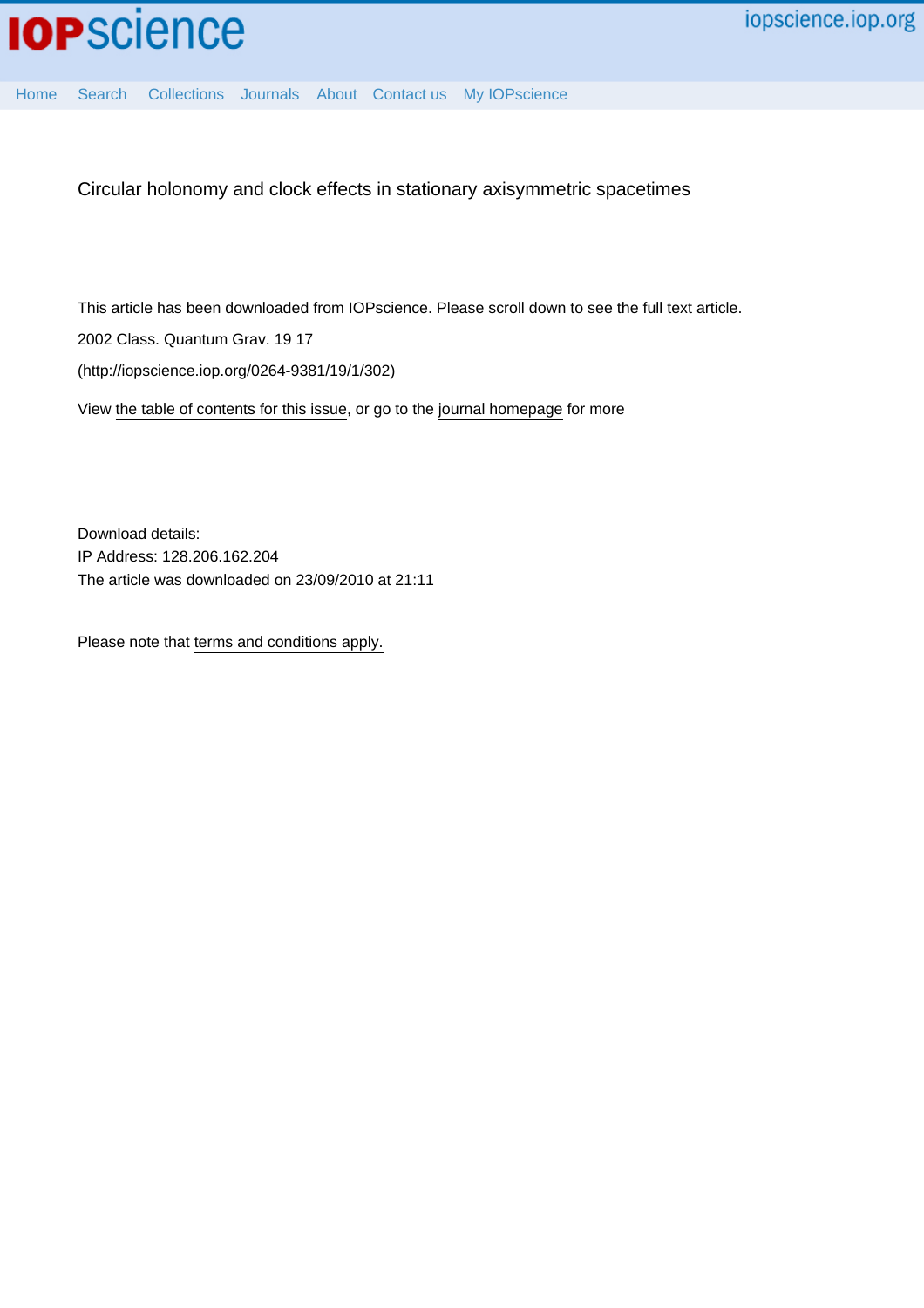Class. Quantum Grav. **19** (2002) 17–37 PII: S0264-9381(02)26355-8

# **Circular holonomy and clock effects in stationary axisymmetric spacetimes**

## **Donato Bini**1,2**, Robert T Jantzen**3,2 **and Bahram Mashhoon**<sup>4</sup>

<sup>1</sup> Istituto per Applicazioni della Matematica C.N.R., I–80131 Napoli, Italy

<sup>2</sup> International Center for Relativistic Astrophysics, University of Rome, I–00185 Roma, Italy

<sup>3</sup> Department of Mathematical Sciences, Villanova University, Villanova, PA 19085, USA

<sup>4</sup> Department of Physics and Astronomy, University of Missouri-Columbia, Columbia, MO 65211, USA

Received 3 July 2001, in final form 19 October 2001 Published 13 December 2001 Online at [stacks.iop.org/CQG/19/17](http://stacks.iop.org/cq/19/17)

## **Abstract**

Stationary axisymmetric spacetimes containing a pair of oppositely rotating periodically intersecting circular geodesics allow us to study the various socalled 'clock effects' by comparing either observer or geodesic proper time periods of orbital circuits defined by the observer or the geodesic crossing points. This can be extended from a comparison of clocks to a comparison of parallel-transported vectors, leading to the study of special elements of the spacetime holonomy group. The band of holonomy invariance found for a dense subset of special geodesic orbits outside a certain radius in the static case does not exist in the nonstatic case. In the Kerr spacetime the dimensionless frequencies associated with parallel-transport rotations can be expressed as ratios of the proper and average coordinate periods of the circular geodesics.

PACS number: 0420C

## **1. Introduction**

Following up the investigation of holonomy in the Schwarzschild spacetime by Rothman *et al* [1], Maartens *et al* [2] have extended the work in [1] on closed circular trajectories to the Kerr spacetime where the spacetime rotation further complicates matters by introducing new features. Maartens *et al* [2] study the parallel-transport of a generic vector *X* (*u* in their notation) in the equatorial plane of the Kerr spacetime along the orbit of the spacelike Killing vector associated with the axial symmetry. Assuming the standard Boyer–Lindquist form of the Kerr metric with  $(x^0, x^1, x^2, x^3) = (t, r, \theta, \phi)$ , the time coordinate *t* parametrizes each orbit of the stationary Killing vector  $\partial_t$  and the azimuthal coordinate  $\phi$  parametrizes each

0264-9381/02/010017+21\$30.00 © 2002 IOP Publishing Ltd Printed in the UK 17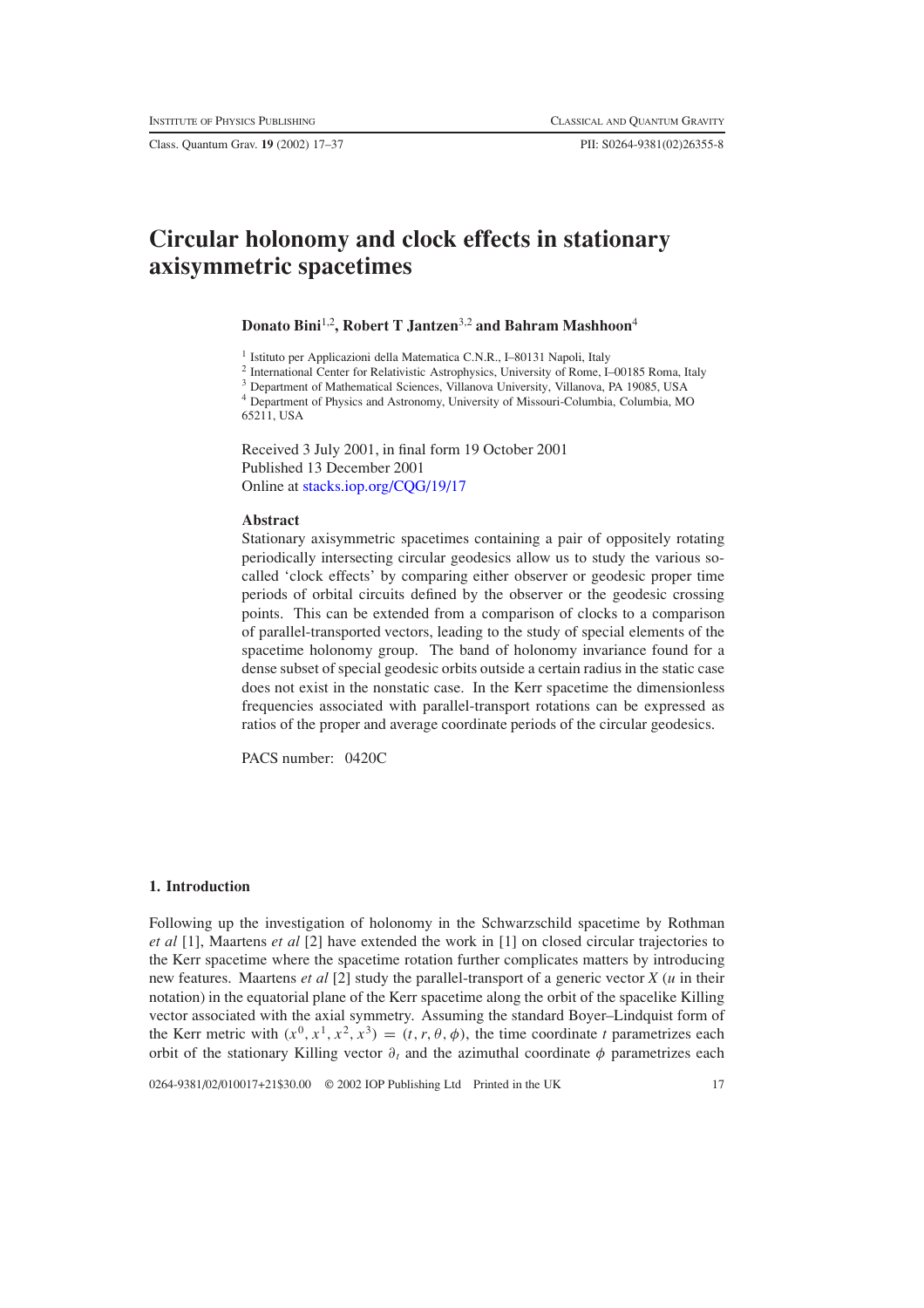orbit of the axial Killing vector  $\partial_{\phi}$ . The transport equations reduce to a single fundamental second-order ordinary differential equation for the φ-derivative of the *<sup>t</sup>*-component of *<sup>X</sup>*

$$
\frac{d^2 Z}{d\phi^2} + f^2 Z = 0 \t Z = \frac{dX^t}{d\phi} \t f^2 = 1 - \frac{2\mathcal{M}}{r} - \frac{2a^2 \mathcal{M}}{r^3} - \frac{a^2 \mathcal{M}^2}{r^4}.
$$
(1.1)

Recalling that *r* is a constant along these orbits, this is trivially solved for *Z*, resulting in solutions characterized by a real or purely imaginary dimensionless frequency  $f$ . The other components  $X^r$ ,  $X^{\phi}$  and  $X^{\phi}$  and  $X^t$  itself are then easily calculated.<br>Maartens *et al.* [2] discuss the holonomy question by studying

Maartens *et al* [2] discuss the holonomy question by studying the behaviour of these solutions, which clearly depends on the sign of the frequency-squared function  $f^2 = F/r^4$ , with the roots of the quartic equation  $F = 0$  in *r* distinguishing oscillatory and exponential solutions of the system. They show that *F* has exactly one positive root  $r_*$  (called  $r_{crit}$  in the Schwarzschild discussion of Rothman *et al* [1]) but find no obvious significance for this value. When  $F > 0$ , which occurs for  $r > r<sub>*</sub>$ , rational values of the real frequency f lead to the transported vector *X* returning to its original value after a certain number of loops. Here we show that  $f^2$  and its sign have a geometrical significance directly associated with clock effects [3] and then extend the study to the closed geodesic circuits associated with these clock effects and also studied by Rothman *et al* [1] for the Schwarzschild spacetime. The results hold for any stationary axisymmetric spacetime for which clock effects can be studied. This requires the existence of pairs of oppositely rotating timelike circular geodesics which intersect periodically, forming a double helix in spacetime contained within a single *<sup>t</sup>*-φ symmetry group orbit.

For a general family of stationary axisymmetric circularly rotating observers, with an intermediate angular velocity between the two distinct angular velocities of such a pair of timelike circular geodesics within a given circular orbit cylinder, if the two oppositely rotating geodesics (as seen by these observers) depart from a given observer world line simultaneously, then they will in general not return to that world line simultaneously. Instead there will be a proper time difference in their arrival times as measured by the observer clock. This is the observer-dependent single-clock clock effect, where the observer both defines the complete closed circuit and measures the difference in arrival times for it, interpreted as the difference in the observer-measured orbital periods. The observer-dependent two-clock clock effect is instead the difference in proper times elapsed on the clocks carried by the geodesics themselves for the same observer-defined circuit. Finally the observer-independent two-clock clock effect is the difference in proper times elapsed on the clocks carried by these geodesics between three successive meeting points; this effect is equivalent to the observer-dependent two-clock clock effect for the 'geodesic meeting point observers' (GMPOs) when the latter are timelike. The trajectories with constant angular velocity which pass through every other meeting point of the pair of geodesics are the geodesic meeting point (GMP) trajectories. When these trajectories are timelike, they define the world lines of the GMPOs [4, 5].

It turns out that the zero  $r_*$  of the frequency-squared function  $f^2$  corresponds to the radius  $r_{(g_{\text{mno}})}$  of the observer horizon for these GMPOs. Each such observer sees the pair of co-rotating and counter-rotating geodesics which leave it simultaneously also return simultaneously, and thus sees a vanishing single-clock clock effect. This observer family has a number of special geometrical and kinematical properties and is also useful (by definition) in the discussion of the observer-independent two-clock clock effect. Outside the radius  $r^*$ , these observers are able to 'resist' the clock effect by counter-rotating sufficiently fast to synchronize the geodesic arrival times, but within this radius the rotation of the spacetime itself is too great to overcome. The GMP trajectories are well defined whether the circular geodesics are timelike, null or spacelike; it is convenient to define their direction using their unit tangent when the tangent is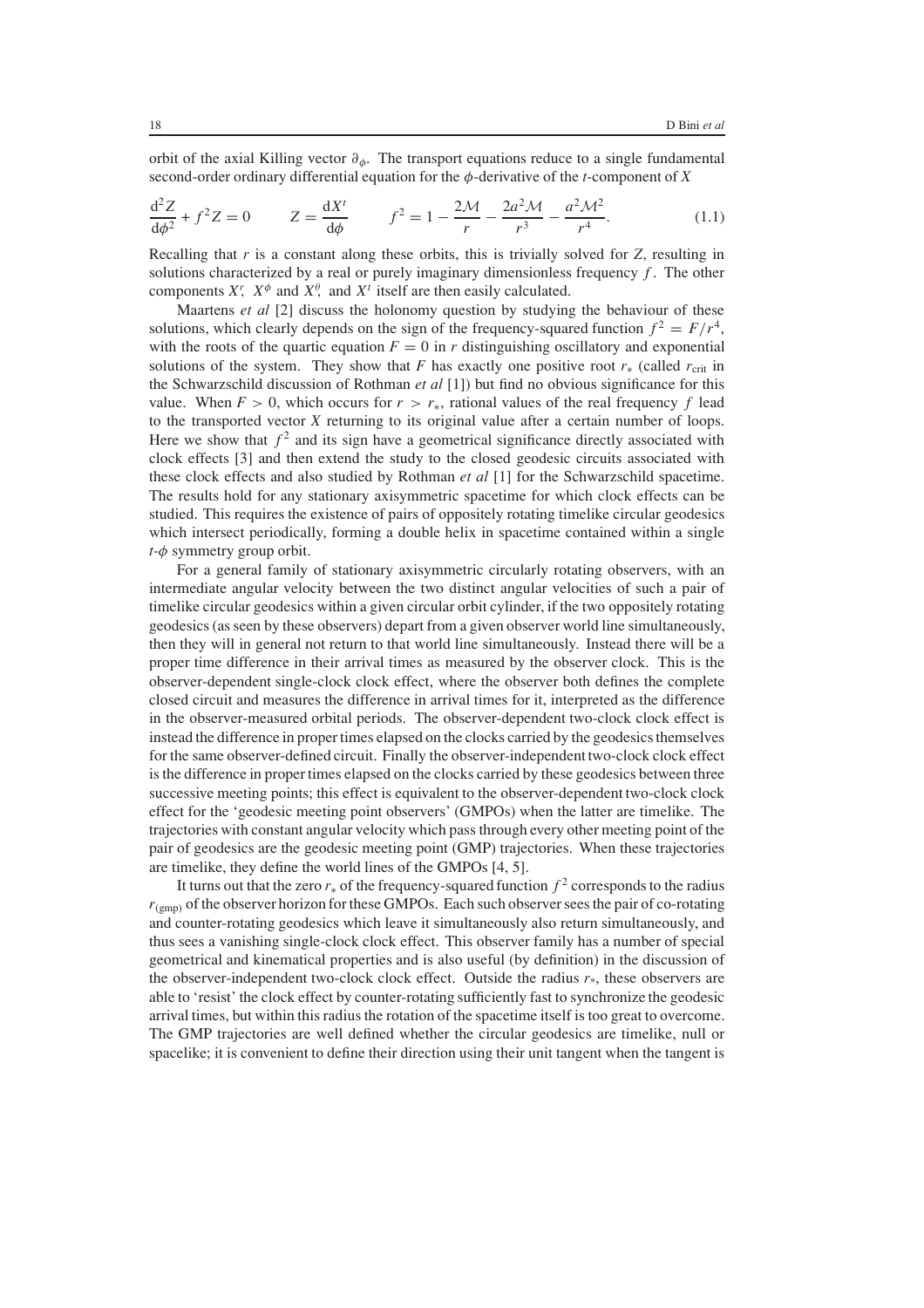non-null. Only when timelike can these GMP trajectories be interpreted as the congruence of world lines of a test observer family.

The clock effect compares the spacetime arclength for different pairs of timelike paths between two spacetime points, each pair together forming a closed loop in spacetime. One can also compare parallel-transport around such closed loops, investigating special elements of the holonomy group of the spacetime. This requires first solving the equations of paralleltransport for a vector along a general circular orbit with constant angular velocity, which is done here. For comparison, the simpler case of closed  $\phi$ -coordinate curves is studied, followed by the loops formed by the two oppositely rotating timelike geodesics. In the first case the geometry depends crucially on the GMPOs, while in the latter case both the GMPOs and the Carter observers come into play. The geometry of the circular orbits and the circular geodesics which give rise to both of these observer families requires preliminary study. The extremely accelerated observers [3, 11] also appear in this discussion as the only observers which see the parallel-transport geometry symmetrically for pairs of orbits with equal magnitude but oppositely-signed relative velocities like the circular geodesics themselves.

The holonomy invariance, found at a dense subset of special radii and particular loop numbers for  $\phi$ -coordinate loops and geodesic loops in the static case [1] and for  $\phi$ -coordinate loops in the stationary case [2] and referred to as a 'band' structure, is reduced to a set of radii at most of measure zero for closed geodesic loops in the nonstatic case. In the Kerr spacetime the dimensionless frequencies associated with parallel-transport rotations can be expressed as ratios of the proper and average coordinate periods of the circular geodesics. Establishing these results is an elegant exercise in geometry. The process of discovering them, however, initially required a computer algebra system to jumpstart the investigation and to derive certain consequences which could then be confirmed by hand. The entire discussion is a further example of how various geometrically defined circularly orbiting observer families continue to play a key role in understanding the geometry of stationary axisymmetric spacetimes.

## **2. Metric and circular orbits**

Consider the spacetime metric in symmetry-adapted coordinates

$$
ds^2 = ds^2_{(t,\phi)} + g_{rr} dr^2 + g_{\theta\theta} d\theta^2
$$
\n(2.1)

with the metric of the circular orbit cylinder written respectively in coordinate and lapse-shift notation

$$
ds^{2}_{(t,\phi)} = g_{tt} dt^{2} + 2g_{t\phi} dt d\phi + g_{\phi\phi} d\phi^{2} = -N^{2} dt^{2} + g_{\phi\phi} (d\phi + N^{\phi} dt)^{2} (2.2)
$$

where in the case of Kerr spacetime,  $\{t, r, \theta, \phi\}$  are the usual Boyer–Lindquist coordinates adapted to the family of static observers, whose world lines are along the time coordinate lines, and to the zero angular momentum observers (ZAMOs), with 4-velocity  $n = N^{-1}(\partial_t - N^{\phi}\partial_{\phi})$ and world lines orthogonal to the time coordinate hypersurfaces. Let  $e_i = g_{ii}^{-1/2} \partial_i$  be the corthonormal frame vectors along the time slices (to be referred to as the 'spherical frame') orthonormal frame vectors along the time slices (to be referred to as the 'spherical frame'), where  $i = r, \theta, \phi$ .  $\partial_t$  and  $\partial_{\phi}$  are Killing vector fields associated respectively with stationarity and axisymmetry;  $\partial_{\phi}$  has closed orbits  $\phi$ : 0  $\rightarrow$  2π. All considerations below will be limited to the region of spacetime where the one-form d*t* remains timelike and this lapse-shift decomposition remains valid, namely, outside the (outer) horizon  $r = r_{+}$  in the Kerr spacetime, the (outer) surface where  $N = (-g^{tt})^{-1/2} \rightarrow 0$ . Static spacetimes occur as the special case  $g_{t\phi} = 0 = N^{\phi}$ . Explicit values of the various metric quantities for the Kerr spacetime are given in table [1](#page-6-0) of [3].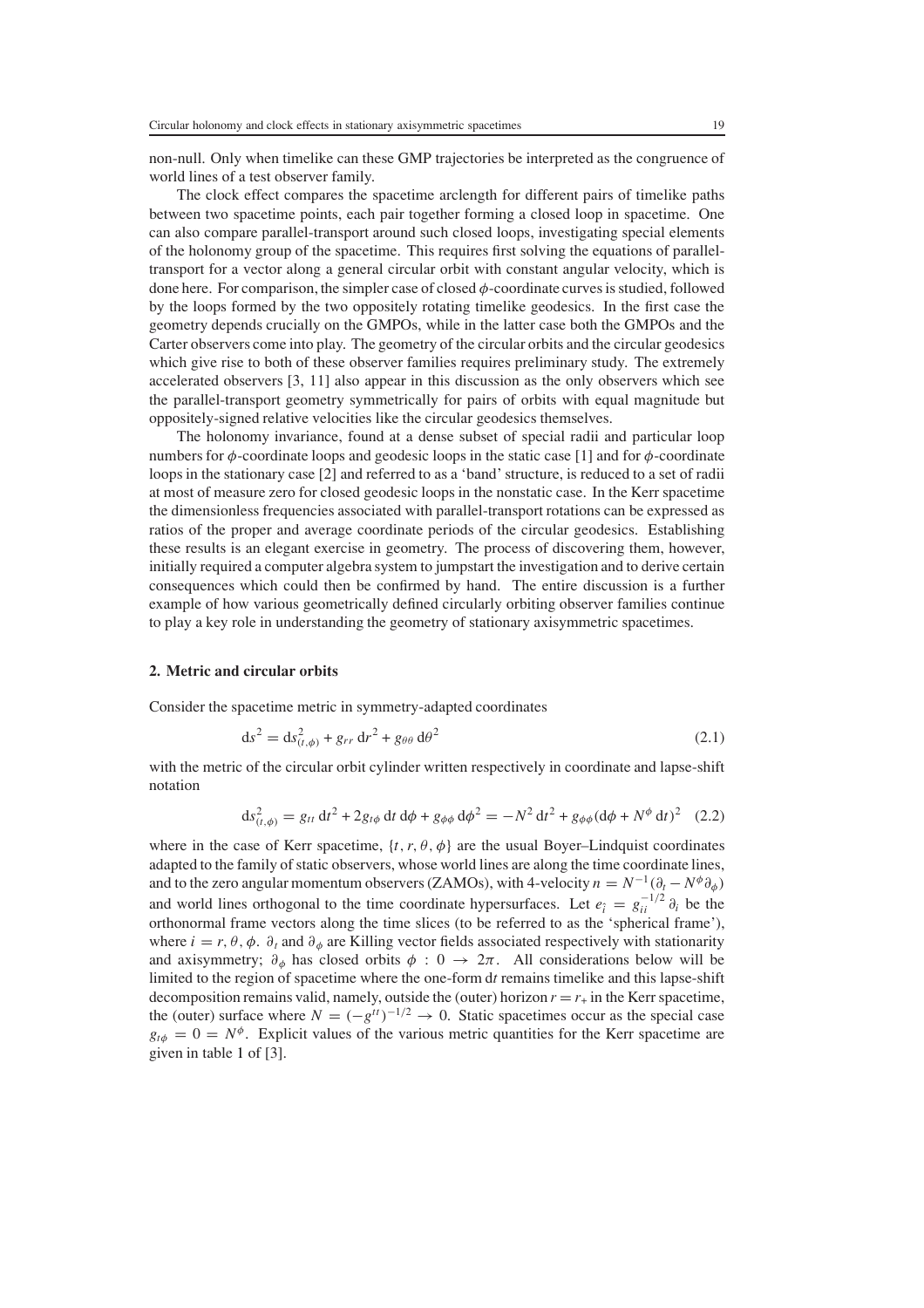The quantity  $R = g_{\phi\phi}^{1/2}$  represents the circumferential radius of the  $\phi$ -coordinate circles,<br>retting  $\phi$  to arclength so that the total circumference of such a circle is  $2\pi R$ . On the converting  $\phi$  to arclength so that the total circumference of such a circle is  $2\pi R$ . On the other hand

$$
\kappa(\phi, n)^{\hat{r}} = -g_{rr}^{-1/2} \left[ \ln \left( g_{\phi\phi}^{1/2} \right) \right]_{,r} = -(\ln R)_{,\hat{r}} = -1/\rho \tag{2.3}
$$

is the (signed) Lie relative curvature of the  $\phi$ -coordinate lines with respect to the ZAMOs [4] and  $\rho$  is the corresponding radius of curvature assuming that the radial curvature component and  $\rho$  is the corresponding radius of curvature, assuming that the radial curvature component is negative, which is true outside the horizon in Kerr. The ratio  $R/\rho = R<sub>\hat{r}</sub>$  is 1 in the flat spacetime case and the *r*- $\phi$  surface is just a flat plane in Euclidean  $\mathcal{R}^3$ . When this ratio satisfies  $0 < R/\rho < 1$ , the *r*- $\phi$  surface can still be embedded in Euclidean  $\mathcal{R}^3$  [5, 6]. The tangent cone to a given  $\phi$ -coordinate circle then has a positive deficit angle

$$
\Delta_{\text{(def)}} = 2\pi [1 - R/\rho] \leftrightarrow R/\rho = 1 - \Delta_{\text{(def)}}/(2\pi) \tag{2.4}
$$

 $\Delta_{\text{(def)}} = 2\pi [1 - R/\rho] \leftrightarrow R/\rho = 1 - \Delta_{\text{(def)}}/(2\pi)$ <br>which helps giving a physical interpretation to the rotation induced by parallel-transport after one circuit around the  $\phi$ -coordinate circle as described below. For the Kerr spacetime, one has  $0 < R/\rho < 1$  outside the horizon, with  $R/\rho$  increasing monotonically from its limiting value 0 at the horizon where  $g_{rr}^{-1} \rightarrow 0$  to its asymptotic value 1 as  $r \rightarrow \infty$  [5].<br>The trajectory of a Killing vector field  $n = \lambda + \xi \lambda$ , is a circular orbit

The trajectory of a Killing vector field  $\eta = \partial_t + \zeta \partial_{\phi}$  is a circular orbit whose tangent vector, when non-null, can be normalized as

$$
U(\zeta) = \Gamma(\zeta)[\partial_t + \zeta \partial_\phi] = \gamma(\zeta)[n + \nu(\zeta)e_\phi]
$$
\n(2.5)

where  $v(\zeta)$  is the ZAMO relative velocity in the  $\phi$ -direction and the ZAMO gamma factor is

$$
\gamma(\zeta) = |1 - \nu(\zeta)^2|^{-1/2} = N\Gamma(\zeta)
$$
\n(2.6)

while the coordinate gamma factor  $\Gamma(\zeta)$  is defined by

$$
-(\partial_t + \zeta \partial_\phi) \cdot (\partial_t + \zeta \partial_\phi) = -g_{\phi\phi} \zeta^2 - 2g_{\phi t} \zeta - g_{tt} = -g_{\phi\phi} (\zeta - \zeta -) (\zeta - \zeta_+) \equiv \epsilon(\zeta)^2 \Gamma(\zeta)^{-2}
$$
\n(2.7)

and  $\epsilon(\zeta) = [-U(\zeta) \cdot U(\zeta)]^{1/2}$  is respectively 1, 0, *i* for timelike, null and spacelike orbits. The zeros  $\zeta_{\perp}$  of this function are the angular velocities of the null circular orbits: when  $\zeta = \zeta_{\perp}$ zeros  $\zeta_{\pm}$  of this function are the angular velocities of the null circular orbits; when  $\zeta = \zeta_{\pm}$ , then  $\epsilon(\zeta) = 0$  and the rescaling factor  $\Gamma(\zeta_{\pm})$  is arbitrary. When  $\zeta$   $\zeta$   $\zeta$   $\zeta$   $\zeta$   $\zeta$   $\zeta$   $\zeta$   $\zeta$   $\zeta$   $\zeta$   $\zeta$   $\zeta$   $\zeta$   $\zeta$   $\zeta$   $\zeta$   $\zeta$   $\zeta$   $\zeta$   $\zeta$   $\zeta$   $\zeta$   $\zeta$   $\zeta$ the quantity  $\Gamma(\zeta)^{-1}$  converts intervals of coordinate time into proper time elapsed along these timelike trajectories

$$
\Delta \tau = \Gamma(\zeta)^{-1} \Delta t = \gamma(\zeta)^{-1} N \Delta t. \tag{2.8}
$$

 $\Delta \tau = \Gamma(\zeta)^{-1} \Delta t = \gamma(\zeta)^{-1} N \Delta t.$ <br>In the non-null case one can also introduce the orthogonal unit vector with angular velocity  $\bar{\zeta}$ , defining the bar map

$$
\bar{U}(\zeta) = U(\bar{\zeta}) = \gamma(\zeta)[\nu(\zeta)n + e_{\hat{\phi}}] \qquad \bar{U}(\zeta) \cdot \bar{U}(\zeta) = \epsilon(\zeta)^2 \qquad \bar{\nu}(\zeta) = \nu(\bar{\zeta}) = 1/\nu(\zeta)
$$
\n(2.9)

which is the reflection across the null direction with the same sense of rotation as  $U(\zeta)$  with respect to the ZAMOs. The corresponding one-form is

$$
\bar{U}(\zeta)^{\flat} = \gamma(\zeta)Y(\zeta)^{\flat} \qquad Y(\zeta)^{\flat} = R(\mathrm{d}\phi - \zeta \,\mathrm{d}t) \tag{2.10}
$$

where b indicates index lowering. When  $U(\zeta)$  is timelike,  $\overline{U}(\zeta)$  is the unit vector in the dedication in its local rest space and  $I_{\zeta}$ ,  $\overline{U}(\zeta)$  is the boosted spherical frame  $\phi$ -direction in its local rest space and { $e_{\hat{r}}$ ,  $e_{\hat{\theta}}$ ,  $\bar{U}(\zeta)$ } is the boosted spherical frame.

The relationship between the angular velocity  $\zeta$  characterizing a circular orbit and the ZAMO relative velocity  $v(\zeta)$  is

$$
\nu(\zeta) = N^{-1}R\left(\zeta - \zeta_{\text{(nmp)}}\right) \to \nu_{\text{(nmp)}} = \nu\left(\zeta_{\text{(nmp)}}\right) = 0 \tag{2.11}
$$

where

$$
\zeta_{\text{(nmp)}} = \frac{1}{2}(\zeta_{+} + \zeta_{-}) = -g_{\phi t}/g_{\phi\phi} = -N^{\phi}
$$
\n(2.12)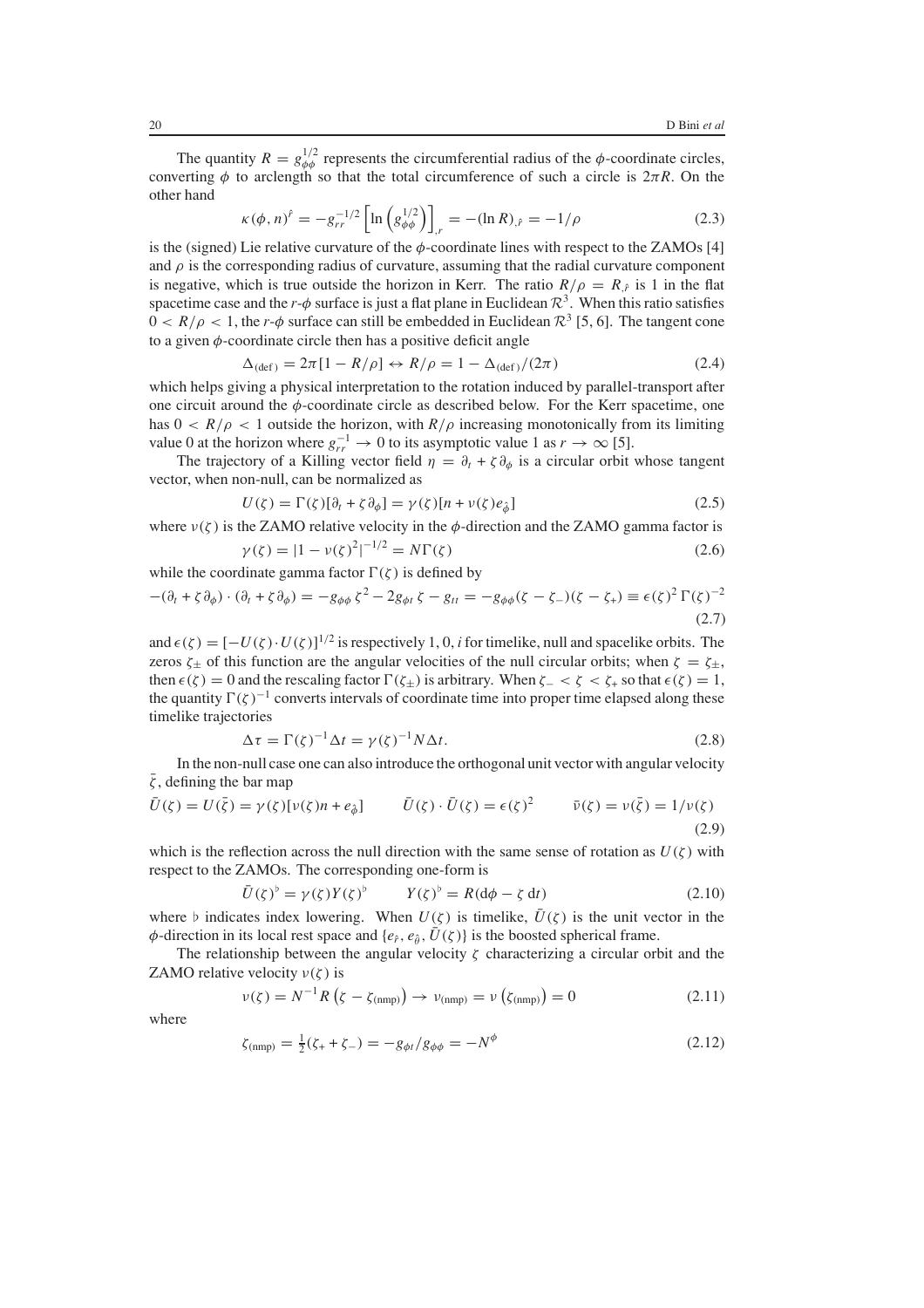is the angular velocity of the ZAMOs ('null meeting point observers'), whose world lines contain the meeting points of the oppositely rotating null orbits.

#### **3. Circular geodesics**

The circular geodesic 4-velocities

$$
U_{\pm} = \Gamma_{\pm} \left( \partial_t + \zeta_{\text{(geo)} \pm} \partial_{\phi} \right) = \gamma_{\pm} (n + \nu_{\pm} e_{\hat{\phi}})
$$
\n(3.1)

are parametrized by the angular velocities  $\zeta_{\text{(geo)}\pm} = U_{\pm}^{\phi}/U_{\pm}^t$ , which are determined by the radial component of the geodesic equation radial component of the geodesic equation

$$
\frac{dU_{\pm}^{\gamma}}{d\tau} + \Gamma^{\gamma}{}_{\alpha\beta} U_{\pm}^{\alpha} U_{\pm}^{\beta} = 0.
$$
\n(3.2)

Since  $U_{\pm}^{\alpha} = dx^{\alpha}/d\tau$ , the radial component is

$$
\frac{d^2r}{d\tau^2} + \Gamma^r{}_{\alpha\beta} U^{\alpha}_{\pm} U^{\beta}_{\pm} = 0
$$
 (3.3)  
and setting *r* equal to a constant gives a quadratic condition for the angular velocity

$$
\Gamma^r_{\phi\phi} \zeta^2_{\text{(geo)}\pm} + 2\Gamma^r_{\phi t} \zeta_{\text{(geo)}\pm} + \Gamma^r_{\text{tt}} = 0 \tag{3.4}
$$

equivalent to

$$
g_{\phi\phi,r} \zeta_{(geo)\pm}^2 + 2g_{\phi t,r} \zeta_{(geo)\pm} + g_{tt,r} = 0.
$$
 (3.5)

It is assumed that these two roots are distinct and satisfy  $\zeta_{(geo)} \leq 0 \leq \zeta_{(geo)+}$ , which is the Gödel spacetime in its usual stationary axisymmetric form but not in Minkowski case in the Gödel spacetime in its usual stationary axisymmetric form but not in Minkowski spacetime expressed in rotating coordinates, for example.

In order to have circular geodesics at all, it must be true that the second non-ignorable coordinate can also be constant along them, leading to a condition on  $\theta$  once it is set equal to a constant  $\theta_{(0)}$  in the corresponding component of the geodesic equation

$$
\frac{\mathrm{d}^2 \theta}{\mathrm{d}\tau^2} + \Gamma^{\theta}{}_{\alpha\beta} U^{\alpha}_{\pm} U^{\beta}_{\pm} = 0. \tag{3.6}
$$

The condition

$$
g_{\phi\phi,\theta} \zeta_{\text{(geo)}\pm}^2 + 2g_{\phi t,\theta} \zeta_{\text{(geo)}\pm} + g_{tt,\theta} = 0 \tag{3.7}
$$

requires that the  $\theta$ -derivatives of these three metric components vanish at some value of  $\theta$ .<br>This is true for the equatorial plane  $\theta = \pi/2$  in the Kerr spacetime because of its reflection This is true for the equatorial plane  $\theta = \pi/2$  in the Kerr spacetime because of its reflection symmetry  $\theta \to \pi - \theta$ , or for any constant value of  $\theta$  in a cylindrically symmetric spacetime if  $\partial_\theta$  is chosen to be the Killing vector associated with the additional translational symmetry, like the Gödel spacetime, for example. It is also true for the equatorial plane of *any* stationary axisymmetric spacetime that satisfies the condition of reflection symmetry about the equatorial plane, i. e.  $g_{\mu\nu}(t, r, \theta, \phi) = g_{\mu\nu}(t, r, \pi - \theta, \phi)$ ; in fact, the partial dervitative of this condition with respect to  $\theta$  implies that  $g_{\mu\nu,\theta} = 0$  at  $\theta = \pi/2$ . It is not true in the equatorial plane of the Kerr–Taub-NUT spacetime [7] where circular geodesics do not exist. The remarks in [3] about this spacetime ignored the equations of motion for  $\theta$  and are therefore incorrect when the NUT parameter  $\ell$  is nonzero.

The coordinate periods  $T_{\pm} = \pm 2\pi/\zeta_{(geo)\pm} = 2\pi/|\zeta_{(geo)\pm}|$  of the two circular geodesics to complete one circuit with respect to the same static observer time line (with corresponding proper periods  $\tau_{\pm} = \gamma_{\pm}^{-1} NT_{\pm}$  as measured by the geodesics themselves) can be averaged to define an average coordinate period and its corresponding angular velocity. define an average coordinate period and its corresponding angular velocity

$$
T_{(0)} = \pi \left( \zeta_{\text{(geo)}_{+}}^{-1} - \zeta_{\text{(geo)}_{-}}^{-1} \right) \qquad \omega_{(0)} = 2\pi / T_{(0)} = 2 / \left( \zeta_{\text{(geo)}_{+}}^{-1} - \zeta_{\text{(geo)}_{-}}^{-1} \right) \tag{3.8}
$$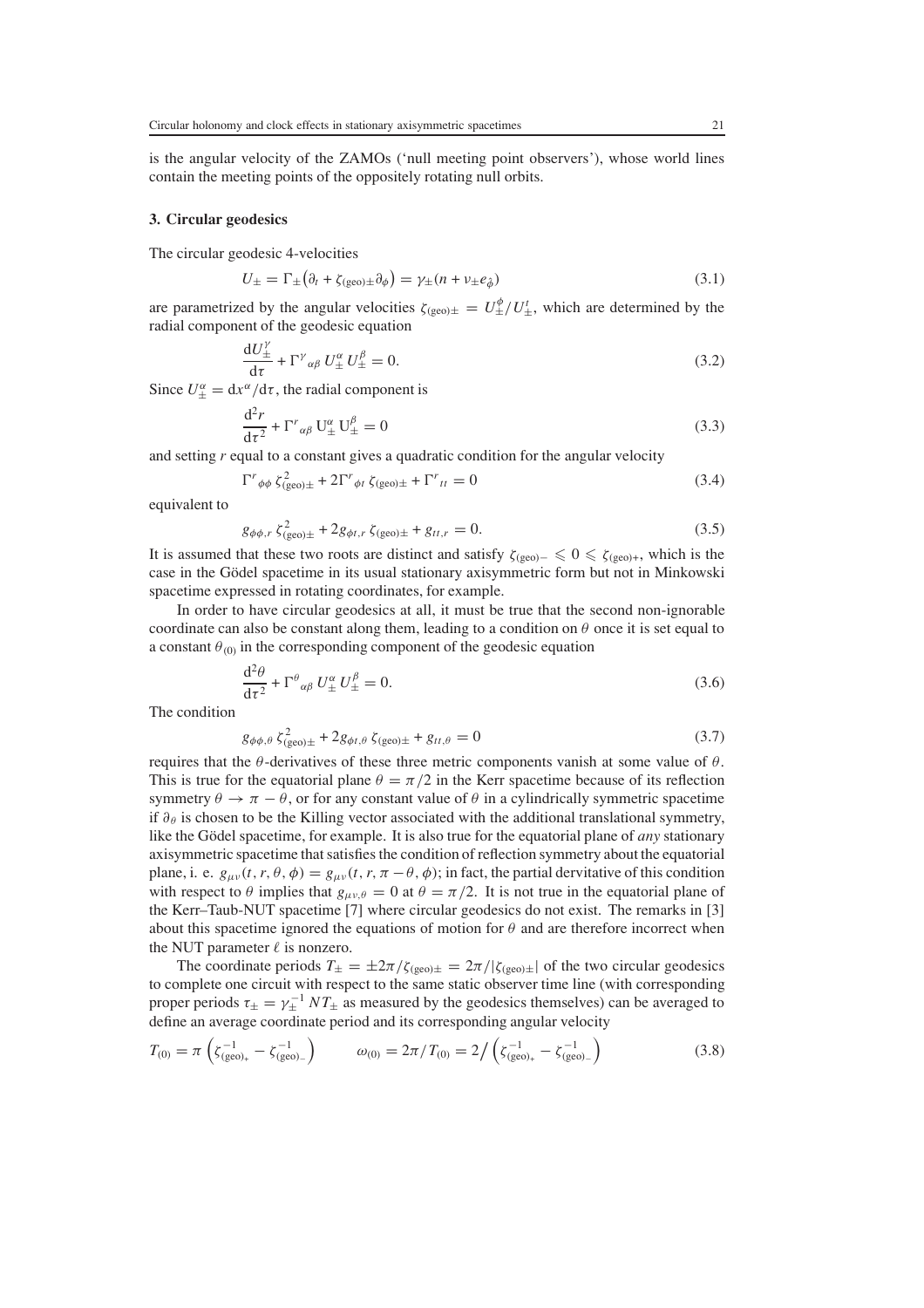Table 1. Table of angular velocity and period parameters associated with the circular geodesics. The Carter observers are associated with the static observer clock effect.

<span id="page-6-0"></span>

| $\zeta_{\text{(gmp)}} = \frac{1}{2} (\zeta_{\text{(geo)+}} + \zeta_{\text{(geo)-}}) = -a\omega_{(0)}^2 (1 - a^2 \omega_{(0)}^2)$ $2\pi/\tilde{T}_{(0)} = \frac{1}{2} (\zeta_{\text{(geo)+}} - \zeta_{\text{(geo)-}}) = \omega_{(0)} / (1 - a^2 \omega_{(0)}^2)$ |  |
|-----------------------------------------------------------------------------------------------------------------------------------------------------------------------------------------------------------------------------------------------------------------|--|
| $\bar{\zeta}_{(car)}^{-1} = \frac{1}{2} \Big( \zeta_{(geo)+}^{-1} + \zeta_{(geo)-}^{-1} \Big) = a = (T_{+} - T_{-})/2/(2\pi) \qquad T_{(0)}/(2\pi) = \frac{1}{2} \Big( \zeta_{(geo)+}^{-1} - \zeta_{(geo)-}^{-1} \Big) = \omega_{(0)}^{-1}$                     |  |

while an asymmetry parameter can be introduced by

$$
a = \frac{1}{2} \left( \zeta_{\text{(geo)}_{+}}^{-1} + \zeta_{\text{(geo)}_{-}}^{-1} \right) \tag{3.9}
$$

enabling one to express the  $\zeta_{\text{(geo)}_{\pm}}$  in the form

$$
\zeta_{\text{(geo)}\pm} = 1/(a \pm \omega_{(0)}^{-1}).\tag{3.10}
$$

In the Kerr spacetime,  $T_{(0)}$  and  $\omega_{(0)}$  reduce to the Keplerian period and angular velocity, i.e. the asymmetry parameter a reduces to the usual rotation parameter a: moreover while the asymmetry parameter *a* reduces to the usual rotation parameter *a*; moreover  $\omega_{(0)} = (\mathcal{M}/r^3)^{1/2}$ , where  $\mathcal M$  is the usual mass parameter and  $|\omega_{(0)}| = |\tau_1|$  is the only nonvanishing Frenet-Serret torsion [8] of these geodesics as described in the appendix. The nonvanishing Frenet–Serret torsion [8] of these geodesics, as described in the appendix. The Kerr ZAMO relative velocities and gamma factors are explicitly

$$
\nu_{\pm} = \frac{\left(1 \pm 2a\omega_{(0)}\right)r^2 + a^2}{\Delta^{1/2}\left(a\omega_{(0)} \pm 1\right)}\omega_{(0)} \qquad \gamma_{\pm} = \frac{\Delta^{1/2}\left(1 \pm a\omega_{(0)}\right)}{R\left(1 - 3\mathcal{M}/r \pm 2a\omega_{(0)}\right)^{1/2}} \quad (3.11)
$$

where  $\Delta = r^2 - 2Mr + a^2$  is a factor appearing in the lapse function  $N = \Delta^{1/2}/R$  and in the curvature ratio curvature ratio

$$
R/\rho = N\left(1 - a^2 \omega_{(0)}^2\right) \quad \text{for Kerr only.}
$$
 (3.12)

With these definitions one can naturally introduce two angular velocity parameters and two time parameters, each of which has a physical interpretation. Table [1](#page-6-0) summarizes these definitions.

The average of the geodesic angular velocities defines the angular velocity of the GMPOs

$$
\zeta_{\text{(gmp)}} = \frac{1}{2} \left( \zeta_{\text{(geo)}} + \zeta_{\text{(geo)}} - \right) = -\Gamma^r_{\phi t} / \Gamma^r_{\phi \phi} = -g_{t\phi, r} / g_{\phi \phi, r}
$$
  
=  $-a\omega_{(0)}^2 / (1 - a^2 \omega_{(0)}^2) < 0 \text{ for } a > 0$  (3.13)

corresponding to a counter-rotation (if  $0 < a < 1$ ) with respect to the static Killing observers following the time coordinate lines. This angular velocity describes the GMP trajectories at all radii, regardless of the causal nature of the circular geodesics. The corresponding ZAMO relative velocity is the average of the geodesic relative velocities

$$
\nu_{\text{(gmp)}} = \nu \big( \zeta_{\text{(gmp)}} \big) = \frac{1}{2} (\nu_+ + \nu_-). \tag{3.14}
$$

Equation (9.4) of [9] shows that the GMP trajectories are 'Fermi–Walker relatively straight' with respect to the ZAMOs, which means that the direction of their relative velocity  $\pm e_{\hat{\phi}}$  in the ZAMO rest space appears to remain constant along their trajectory compared to the directions of nearby observers:  $P(n)\nabla_{U(\zeta_{(gmp)})}e_{\hat{\phi}} = 0$ , where  $P(n)$  is the projection into the ZAMO local rest space tangent to the time hypersurface. This in turn shows that at the GMPO horizon, the intrinsic Lie relative curvature  $|\kappa(\phi, n)^{\hat{r}}|$  of their circular orbit coincides with the single nonvanishing component  $|\kappa(n)^{\hat{r}}_{\hat{r}}|$  of the extrinsic curvature of the time slice with the single nonvanishing component  $\left| K(n) \right\rangle^{\hat{r}}_{\hat{\phi}}$  of the extrinsic curvature of the time slice<br>(the sign-reversed expansion tensor of the ZAMOs) along the orbit direction (the sign-reversed expansion tensor of the ZAMOs) along the orbit direction.

By definition the GMP trajectories are respectively timelike, null or spacelike when the sign  $\epsilon(\zeta_{(gmp)})^2$  of (2.7) takes the values 1, 0, -1. Let  $r_{(gmp)}$  mark the radius at which they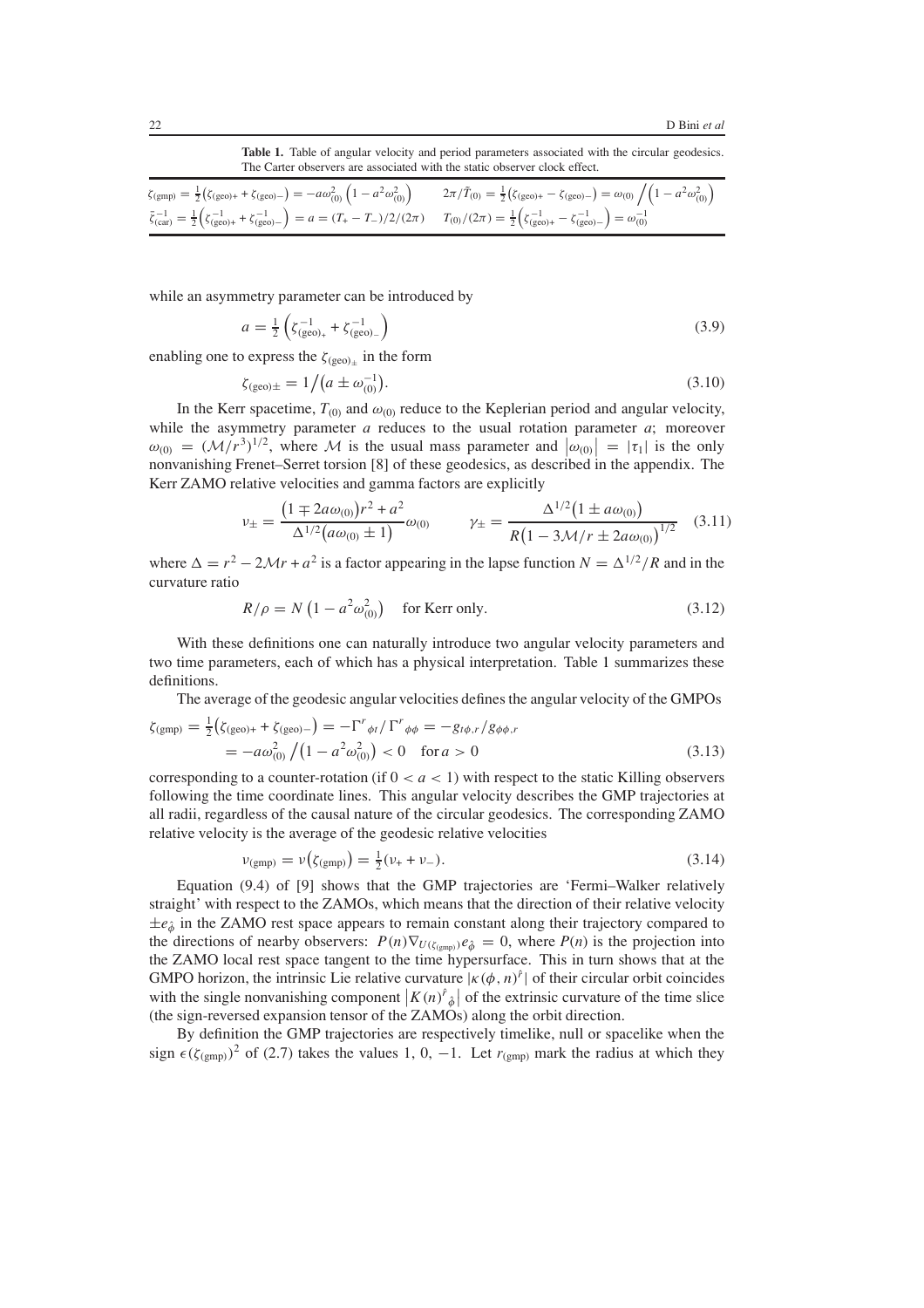are null: the GMPO horizon. In the Kerr spacetime assuming  $a > 0$ , since  $\zeta_{(gmp)} < 0$ , these trajectories must become null before the time coordinate lines do as one approaches the horizon in the equatorial plane, so their observer horizon must occur outside the ergosphere (the time lines become null at the outer ergosphere radius).

Let a tilde denote quantities defined for a complete geodesic circuit rather than a static observer circuit. Since

$$
\tilde{\zeta}_{\text{(geo)}\pm} = \zeta_{\text{(geo)}\pm} - \zeta_{\text{(gmp)}} = \pm \frac{1}{2} \left( \zeta_{\text{(geo)}+} - \zeta_{\text{(geo)}-} \right) = \pm \omega_{(0)} \left/ \left( 1 - a^2 \omega_{(0)}^2 \right) \right)
$$
(3.15)

the two geodesics have equal but opposite angular velocities  $\tilde{\zeta}_{(geo)+} = -\tilde{\zeta}_{(geo)-}$  with respect to the GMP trajectories. Thus if two distinct circular geodesics  $(z_{\text{max}} + z_{\text{max}})$  start at the to the GMP trajectories. Thus if two distinct circular geodesics  $(\zeta_{\text{(geo)}+} \neq \zeta_{\text{(geo)}-})$  start at the same point on such a trajectory, they will return to it simultaneously justifying the geodesic same point on such a trajectory, they will return to it simultaneously, justifying the geodesic meeting point terminology. One such loop requires a coordinate time

$$
\tilde{T}_{(0)} = 2\pi \left/ \left[ \frac{1}{2} \left( \zeta_{\text{(geo)+}} - \zeta_{\text{(geo)-}} \right) \right] = T_{(0)} \left( 1 - a^2 \omega_{(0)}^2 \right) \tag{3.16}
$$

which corresponds to a proper time orbital period

$$
\tilde{\tau}_{(0)} = \gamma \left( \zeta_{(\text{gmp})} \right)^{-1} N \tilde{T}_{(0)} = \left| 1 - 2\mathcal{M}/r - a^2 \omega_{(0)}^2 (2 + \mathcal{M}/r) \right|^{1/2} T_{(0)}
$$
 for Kerr only (3.17)  
measured by the GMPOs and

$$
\tilde{\tau}_{\pm} = \gamma_{\pm}^{-1} N \tilde{T}_{(0)} = \frac{\left(1 - 3\mathcal{M}/r \pm 2a\omega_{(0)}\right)^{1/2}}{1 \pm a\omega_{(0)}} \tilde{T}_{(0)} \quad \text{for Kerr only} \tag{3.18}
$$

as measured by the geodesics themselves. The difference between the latter two proper periods is the observer-independent two-clock clock effect

$$
\tilde{\tau}_{+} - \tilde{\tau}_{-} = (\gamma_{+}^{-1} - \gamma_{-}^{-1}) N \tilde{T}_{(0)} = (\gamma_{+}^{-1} - \gamma_{-}^{-1}) \gamma (\zeta_{(\text{gmp})}) \tilde{\tau}_{(0)}.
$$
\n(3.19)

It is worth noting the following period ratio

$$
\frac{\tilde{T}_{(0)}}{T_{(0)}} = -4 \frac{\zeta_{(geo)+}\zeta_{(geo)-}}{(\zeta_{(geo)+} - \zeta_{(geo)-})^2} = 1 - a^2 \omega_{(0)}^2 = \frac{R/\rho}{N} \quad \text{for Kerr only} \tag{3.20}
$$

where the last equality follows from equation (3.12).

Finally the product

$$
\zeta_{\text{(gmp)}}\tilde{T}_{(0)} = 2\pi \frac{\zeta_{\text{(geo)}_{+}} + \zeta_{\text{(geo)}_{-}}}{\zeta_{\text{(geo)}_{+}} - \zeta_{\text{(geo)}_{-}}} = -2\pi a \omega_{(0)}\tag{3.21}
$$

is the change in coordinate angle  $\phi$  by which the GMPO has moved during one such circuit, itself the average of the individual angles that the geodesics have moved during this circuit. itself the average of the individual angles that the geodesics have moved during this circuit

$$
\zeta_{\text{(geo)}\pm}\tilde{T}_{(0)} = 4\pi \frac{\zeta_{\text{(geo)}\pm}}{\zeta_{\text{(geo)}\pm} - \zeta_{\text{(geo)}\pm}} = \pm 2\pi \left(1 \mp a\omega_{(0)}\right) \tag{3.22}
$$

Here  $a\omega_{(0)}$  and  $1 \mp a\omega_{(0)}$  are the number of circuits with respect to the static observers made<br>by the GMPOs and geodesics respectively corresponding to each geodesic loop. For the Kerr by the GMPOs and geodesics respectively corresponding to each geodesic loop. For the Kerr spacetime, one may express the circuit number  $a\omega_{(0)}$  of the GMPOs themselves in terms of the angular velocity  $\Omega_{\text{(h)}} = a/(r_+^2 + a^2)$  of the black hole [10]

$$
a\omega_{(0)}|_{r=r_{+}} = M\Omega_{(h)} \left[2/(1 - a\Omega_{(h)})\right]^{1/2}
$$
\n(3.23)

which is a proper fraction for  $0 \le a/M < 1$  but has the value 1 for the extreme case  $a/M = 1$ where the co-rotating circular geodesic becomes null at the horizon.

Along a general circular orbit of angular velocity  $\zeta$  starting at  $t=0, \phi=0$  and parametrized by *t*, one has  $\phi = \zeta t$ . The continuous parameter  $\phi$  along the orbit is a parameter taking all real values in order to describe any number of circuits around the  $\phi$ -coordinate circle in either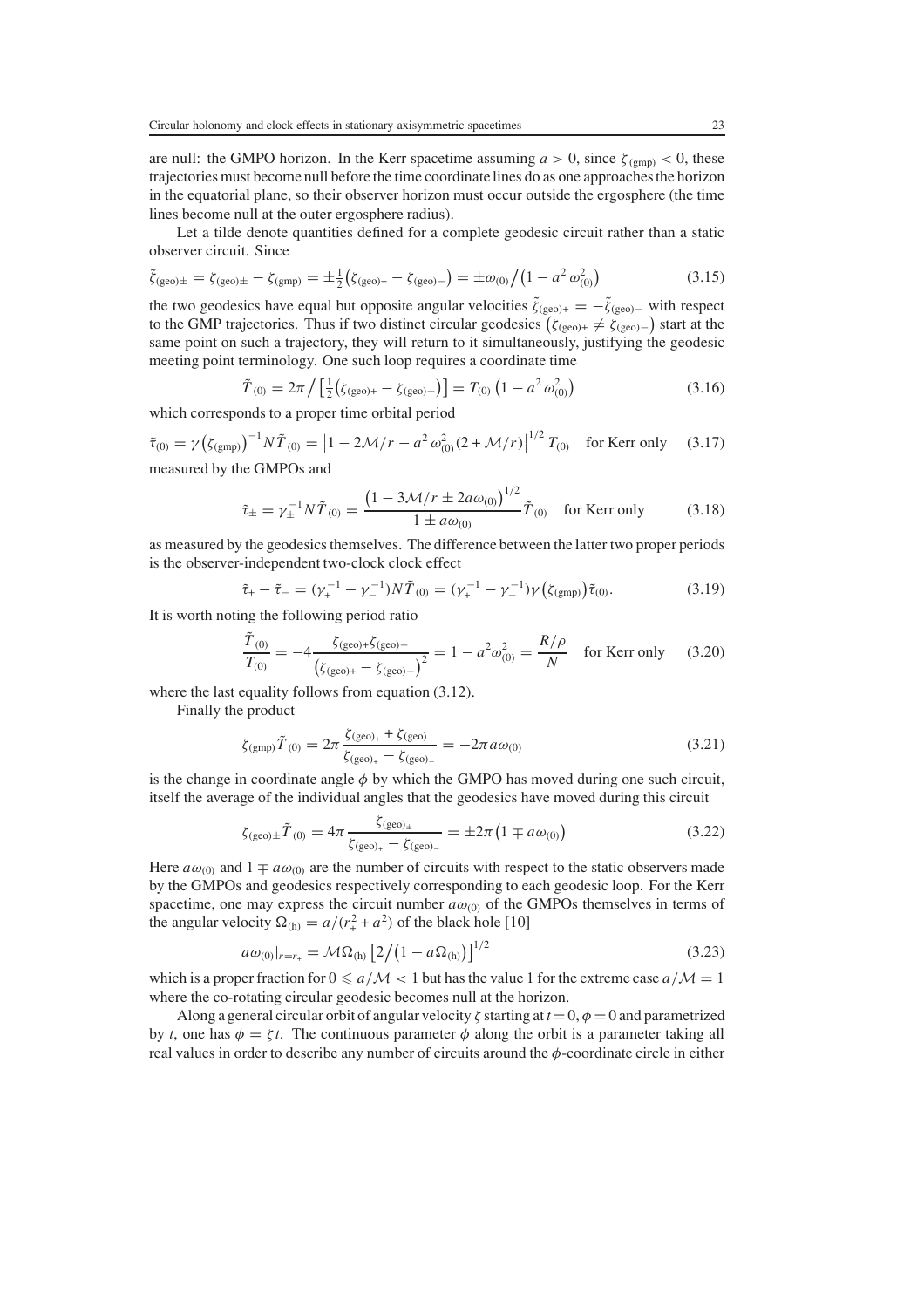**Table 2.** Table of angular velocities and corresponding ZAMO relative velocities.

<span id="page-8-0"></span>

|              |                          | Null Geos | ZAMO <sub>s</sub> | <b>GMPOs</b>                                                                                                                                                                                                                                                                           |
|--------------|--------------------------|-----------|-------------------|----------------------------------------------------------------------------------------------------------------------------------------------------------------------------------------------------------------------------------------------------------------------------------------|
| $\nu(\zeta)$ | $\zeta_{\pm}$<br>$\pm 1$ |           |                   | $\zeta_{\text{(geo)}}\pm \qquad \zeta_{\text{(nmp)}} = \frac{1}{2}(\zeta_+ + \zeta_-) \qquad \zeta_{\text{(gmp)}} = \frac{1}{2} (\zeta_{\text{(geo)}} + \zeta_{\text{(geo)}} -)$<br>$v_{\text{(geo)}}\pm \qquad v_{\text{(nmp)}} = 0 \qquad v_{\text{(gmp)}} = \frac{1}{2}(v_+ + v_-)$ |

direction. Its value mod  $2\pi$  gives a unique coordinate angle in the interval [0,  $2\pi$ ) for a point on such a curve. If one introduces a new angular coordinate  $\tilde{\phi} = \phi - \zeta_{(gmp)}t$  which is co-moving with respect to the GMPOs, then this induces a new parametrization  $\tilde{\phi} = (\zeta - \zeta_{\text{(gmp)}})t = \tilde{\zeta}t$ ,<br>with  $\tilde{\phi} : 0 \to +2\pi$  describing one complete circuit co-rotating or counter-rotating with respect with  $\tilde{\phi}: 0 \to \pm 2\pi$  describing one complete circuit co-rotating or counter-rotating with respect to the GMPOs. The two angular parametrizations are related to each other by

$$
\tilde{\phi} = \left(1 - \zeta_{\text{(gmp)}}/\zeta\right)\phi. \tag{3.24}
$$

For the circular geodesics this becomes

$$
\tilde{\phi} = (1 - \zeta_{\text{(gmp)}} / \zeta_{\text{(geo)}}) \phi = (1 \mp a\omega_{(0)}) \phi. \tag{3.25}
$$

Table [2](#page-8-0) summarizes the basic angular velocities and their corresponding ZAMO relative velocities introduced so far. The average of the reciprocals of the geodesic angular velocities defines the reciprocal angular velocity of the orthogonal direction within the *<sup>t</sup>*-φ cylinder to another important observer family, the Carter observers

$$
1/\bar{\zeta}_{\text{(car)}} = \frac{1}{2} \left( \zeta_{\text{(geo)+}}^{-1} + \zeta_{\text{(geo)-}}^{-1} \right) = -\Gamma^r_{\phi t} / \Gamma^r_{\text{tt}} = -g_{t\phi, r} / g_{tt, r} = a. \tag{3.26}
$$

Note that in the static case  $g_{t\phi} = 0$ , one has  $\zeta_{\text{(gmp)}} = 0 = \zeta_{\text{(car)}} = \overline{\zeta}_{\text{(car)}}^{-1}$ . In the Kerr spacetime, the Carter observers and the ZAMOs share the same observer borizon, which is the Couter the Carter observers and the ZAMOs share the same observer horizon, which is the (outer) horizon of the black hole.

Another interesting observer family, the extremely accelerated observers [3, 11], extremizes the magnitude of the acceleration among the family of circularly rotating observers at each radius. Their angular velocity  $\zeta_{(ext)}$  is given by a coordinate gamma factor weighted average of the geodesic angular velocities

$$
\zeta_{\text{(ext)}} = \left(\Gamma_{+} \zeta_{\text{(geo)+}} + \Gamma_{-} \zeta_{\text{(geo)-}}\right) / (\Gamma_{+} + \Gamma_{-}).\tag{3.27}
$$

## **4. Angular velocity maps**

The quadratic forms (2.7) and (3.5) may be associated with inner products on the space of spacetime angular velocity vectors  $\partial_t$  + ζ $\partial_\phi$  describing Killing trajectories. In both cases the condition of orthogonality with respect to the inner product

$$
\begin{pmatrix} 1 & \zeta_2 \end{pmatrix} \begin{pmatrix} C & B \\ B & A \end{pmatrix} \begin{pmatrix} 1 \\ \zeta_1 \end{pmatrix} = A\zeta_1\zeta_2 + B(\zeta_1 + \zeta_2) + C = 0 \tag{4.1}
$$

leads to a fractional linear transformation between the two angular velocities

$$
\zeta_2 = -\frac{C + B\zeta_1}{B + A\zeta_1} \xrightarrow{B \to 0} -\frac{C}{A} \frac{1}{\zeta_1}
$$
\n(4.2)

which is involutive:  $\zeta_1 \rightarrow \zeta_2 \rightarrow \zeta_1$ .<br>For metric orthogonality (A, B)

For metric orthogonality  $(A, B, C) = (g_{\phi\phi}, g_{\phi t}, g_{tt})$  this defines the bar map

$$
\bar{\zeta} = \zeta_{\text{(nmp)}} \frac{\zeta - \bar{\zeta}_{\text{(th)}}}{\zeta - \zeta_{\text{(nmp)}}} \xrightarrow{g_{\phi t} \to 0} -\frac{g_{tt}}{g_{\phi\phi}} \frac{1}{\zeta}
$$
\n(4.3)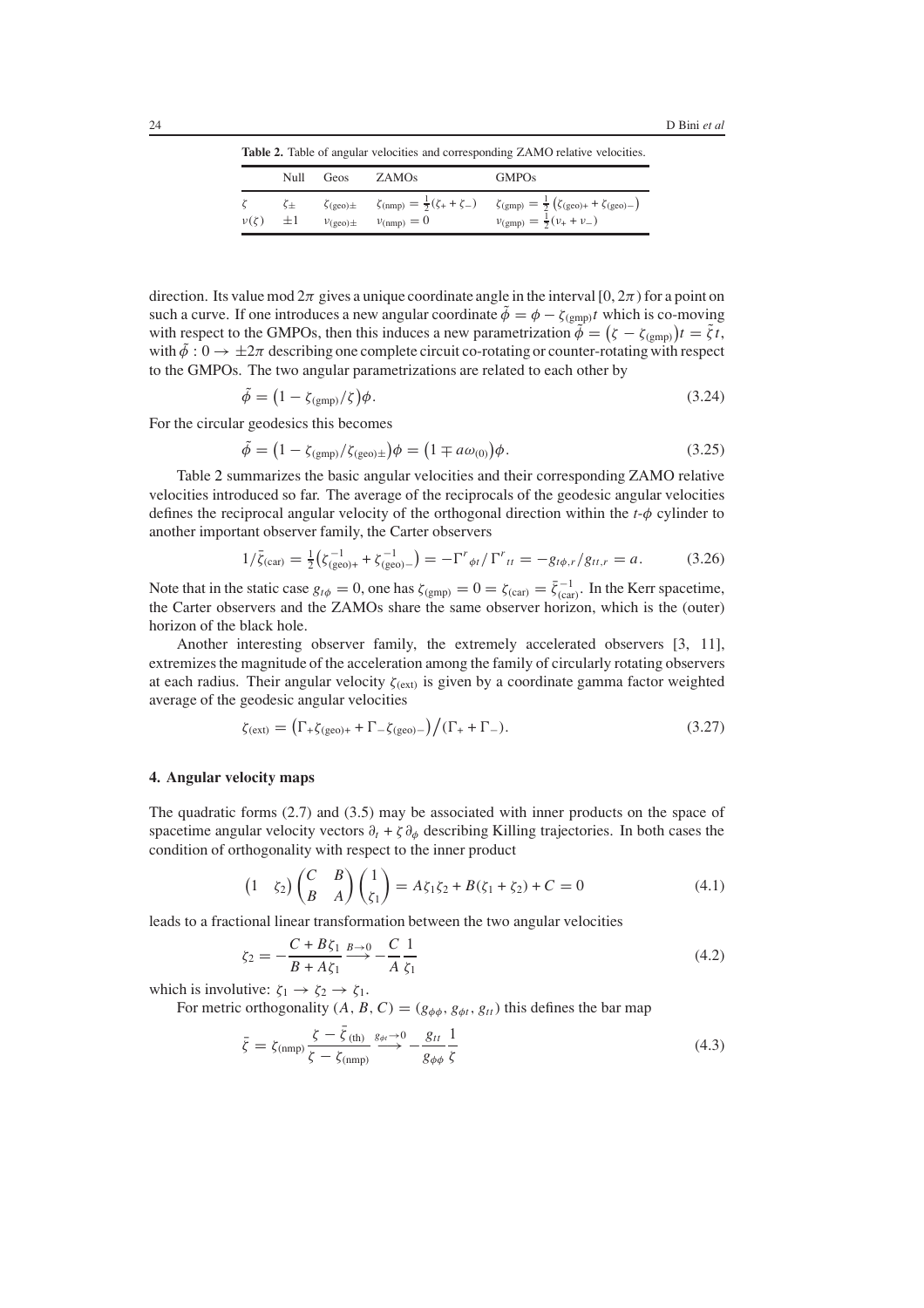giving the angular velocity of the direction orthogonal to the starting direction, where  $\bar{\zeta}_{\text{(th)}} = -1/(g_{\phi t}/g_{tt})$  is the angular velocity in the direction orthogonal to the static Killing observers. The bar map was already shown to be the reciprocal map when expressed in terms of the ZAMO relative velocity in (2.9). Note that the null directions are invariant under this reciprocal map, so  $\bar{\zeta}_\pm = \zeta_\pm$ .

For the vanishing radial covariant derivative of one with respect to the other,

$$
-2\big[\nabla_{\partial_t + \zeta \partial_\phi}(\partial_t + \mathcal{Z}(\zeta)\partial_\phi)\big]_r = A\zeta \mathcal{Z}(\zeta) + 2B[\zeta + \mathcal{Z}(\zeta)] + C = 0 \tag{4.4}
$$

which is the quadratic form corresponding to the condition (3.5) satisfied by the geodesic angular velocities, then  $(A, B, C) = (g_{\phi\phi,r}, g_{\phi t,r}, g_{tt,r})$  and this defines a new map  $\mathcal Z$ 

$$
\mathcal{Z}(\zeta) = \zeta_{\text{(gmp)}} \frac{\zeta - \bar{\zeta}_{\text{(car)}}}{\zeta - \zeta_{\text{(gmp)}}} \xrightarrow{g_{\phi\tau} \to 0} -\frac{g_{tt,r}}{g_{\phi\phi,r}} \frac{1}{\zeta}
$$
(4.5)

satisfying  $Z(Z(\zeta)) = \zeta$ .  $Z(\zeta)$  is the angular velocity of the stationary axisymmetric vectors<br>field tangent to the symmetry orbit which is a covariant constant along the Killing trajectory field tangent to the symmetry orbit which is a covariant constant along the Killing trajectory with angular velocity  $\zeta$ .

Evaluating the map  $\mathcal Z$  in terms of the ZAMO relative velocity, one finds

$$
\nu(\mathcal{Z}(\zeta)) = \nu_{(gmp)} \frac{\nu(\zeta) - \nu_{\mathcal{Z}(nmp)}}{\nu(\zeta) - \nu_{(gmp)}} \xrightarrow{g_{\phi t} \to 0} -\nu_{+} \nu_{-}/\nu(\zeta)
$$
\n
$$
\gamma(\mathcal{Z}(\zeta)) = \frac{\gamma_{(gmp)}|\nu - \nu_{(gmp)}|}{|[\nu - \nu(\mathcal{Z}(\zeta_{+}))][\nu - \nu(\mathcal{Z}(\zeta_{-}))]|^{1/2}}
$$
\n(4.6)

where the vanishing ZAMO relative velocity  $v(\zeta_{\text{(nmp)}}) = 0$  of the ZAMOs themselves shows that

$$
\nu_{\mathcal{Z}(nmp)} = \nu\big(\mathcal{Z}\big(\zeta_{(nmp)}\big)\big) = \left[\nu_{+}^{-1} + \nu_{-}^{-1}\right]^{-1}/2\tag{4.7}
$$

where the explicit value follows from the actual calculation.

Since  $\mathcal{Z}(\mathcal{Z}(\zeta)) = \zeta$ , the vector with angular velocity  $\mathcal{Z}(\zeta)$  is null at the angular velocities

$$
\mathcal{Z}(\zeta_{\pm}) = \zeta_{\text{(gmp)}} \frac{\zeta_{\pm} - \bar{\zeta}_{\text{(car)}}}{\zeta_{\pm} - \zeta_{\text{(gmp)}}}
$$
(4.8)

or equivalently in relative velocity form

$$
\nu(\mathcal{Z}(\zeta_{\pm})) = \frac{\nu_{\mathcal{Z}(nmp)} \mp 1}{1 \mp 1/\nu_{(gmp)}} = \frac{2\nu_{+}\nu_{-} \mp (\nu_{+} + \nu_{-})}{\nu_{+} + \nu_{-} \mp 2} \stackrel{g_{\phi t} \to 0}{\longrightarrow} \mp \nu_{+}\nu_{-}.
$$
\n(4.9)

From this one easily derives the inequalities

$$
\nu_- < \nu(\mathcal{Z}(\zeta_-)) < \nu(\mathcal{Z}(\zeta_+)) < \nu_+ \tag{4.10}
$$

with equality holding for the outer inequalities in the separate limits  $v_{\pm} \rightarrow \pm 1$  when the corresponding geodesics become null. These outer inequalities separately reverse when the corresponding geodesics are spacelike. Thus in the interval  $\mathcal{Z}(\zeta_-) < \zeta < \mathcal{Z}(\zeta_+),$  or equivalently  $\nu(\mathcal{Z}(\zeta_{-})) < \nu(\zeta) < \nu(\mathcal{Z}(\zeta_{+}))$ , the vector  $\partial_t + \mathcal{Z}(\zeta) \partial_{\phi}$  which is parallel-transported along the curve with angular velocity  $\zeta$  is spacelike, and outside this interval it is null (at the endpoints) and then timelike. The bar map sends this vector to an orthogonal one whose one-form according to (2.10) is proportional to

$$
Y(\mathcal{Z}(\zeta))^b = R[d\phi - \mathcal{Z}(\zeta)dt]
$$
\n(4.11)

which is then timelike within this interval and spacelike outside it, while remaining null at the endpoints.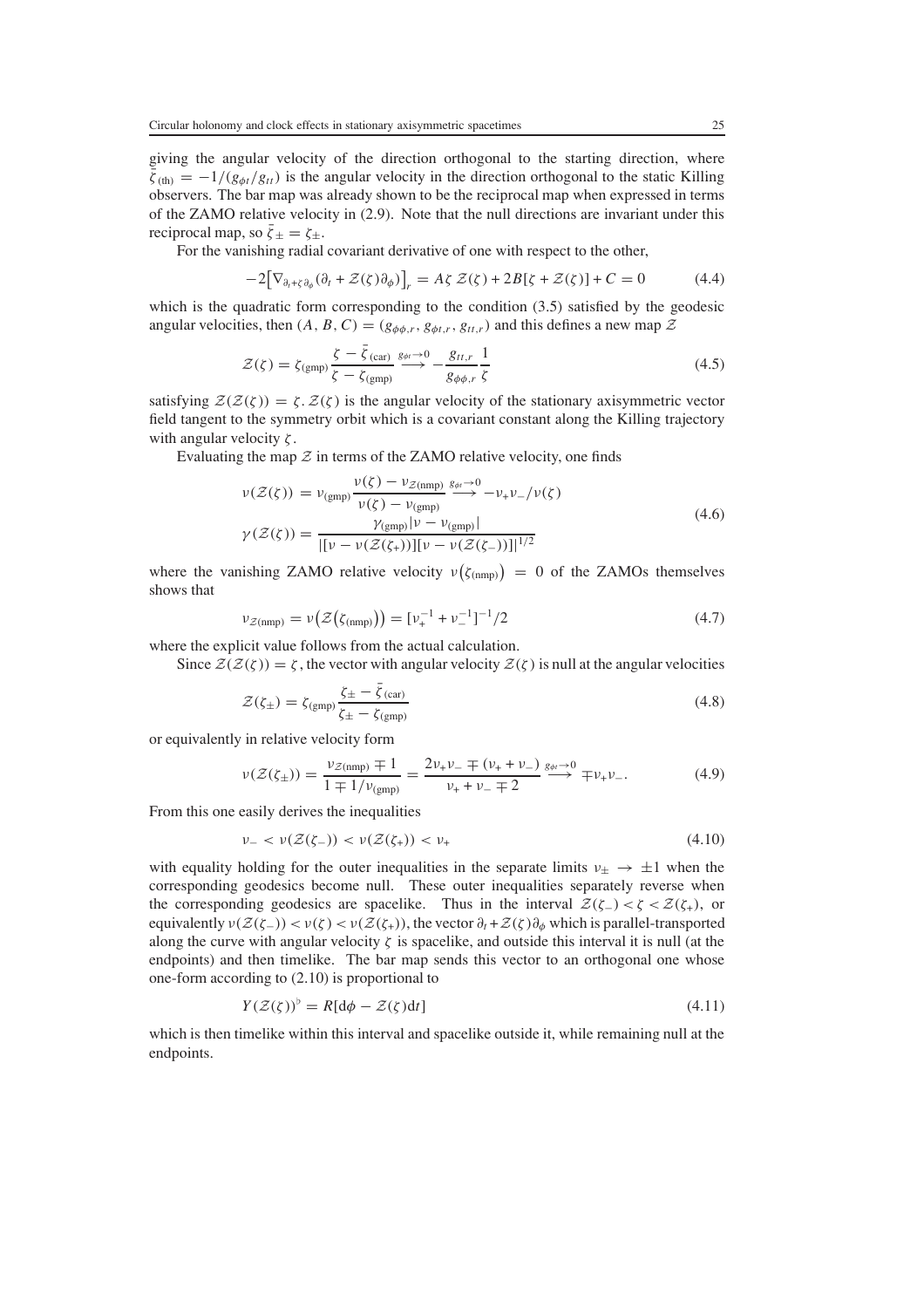## **5. Closed circular orbit holonomy**

Parallel-transport of a vector  $X$  around the  $\phi$ -coordinate circles (parametrized by the coordinate  $\phi$ ) is governed by the constant coefficient linear system of differential equations for the coordinate components

$$
\nabla_{\phi} X^{\alpha} = 0 \longleftrightarrow \frac{dX^{\alpha}}{d\phi} - A^{\alpha}_{\ \mu} X^{\mu} = 0 \tag{5.1}
$$

which has the general solution

$$
X(\phi) = e^{\phi A} X(0). \tag{5.2}
$$

The matrix  $A^{\alpha}_{\mu} = -\Gamma^{\alpha}_{\phi\mu} = -g^{\alpha\beta} g_{\phi[\beta,\mu]},$  which consists of the coordinate components of a<br>mixed tensor 4, whose covariant components  $A_{\alpha} = -A_{\alpha}$  are antisymmetric and therefore mixed tensor A whose covariant components  $A_{\alpha\beta} = -A_{\beta\alpha}$  are antisymmetric and therefore define a two-form, generates a one-parameter family of Lorentz transformations of the tangent space expressed in non-orthonormal coordinates on that space. This matrix (constant along the  $\phi$ -coordinate circles) evaluates explicitly to

$$
A^{\alpha}_{\ \mu} = (\ln R)_{,r} \left[ \mathrm{d}r \wedge Y \big( \zeta_{(\text{gmp})} \big)^{\flat} \right]^{\alpha}_{\ \mu} = R/\rho \left[ e^{\flat}_{\hat{r}} \wedge Y \big( \zeta_{(\text{gmp})} \big)^{\flat} \right]^{\alpha}_{\ \mu}.
$$
 (5.3)

Since this is the mixed index form of a decomposable two-form (wedge product of two one-forms), interpreting its exponential as a Lorentz transformation is simple. When non-null, decomposing this two-form into its magnitude  $\sigma$  and a unit two-form *B* (with unit forms suitably defined) yields the orientation of the two-plane (spanned by the corresponding vectors) in which either a boost (timelike case) or rotation (spacelike case) takes place and the corresponding pseudo-angle or angle is the magnitude  $\sigma$ . In the null case, normalization is not possible and a null rotation takes place in this plane. The following factorization does just that:

$$
A^{\alpha}_{\ \mu} = \sigma B^{\alpha}_{\ \mu} = \sigma_{(0)} B^{\alpha}_{\ \mu} \tag{5.4}
$$

where, recalling the notation of (2.10), one defines

$$
\sigma = \gamma \left( \zeta_{\text{(gmp)}} \right)^{-1} R / \rho \qquad \sigma_{(0)} = R / \rho \qquad B^{\flat} = e_{\hat{r}}^{\flat} \wedge \bar{U} \left( \zeta_{\text{(gmp)}} \right)^{\flat} \qquad B^{\flat} = e_{\hat{r}}^{\flat} \wedge Y \left( \zeta_{\text{(gmp)}} \right)^{\flat} \qquad (5.5)
$$

with the properties

$$
B^{3} = -\epsilon \left(\zeta_{\text{(gmp)}}\right)^{2} B \qquad \qquad B^{3} = -\epsilon \left(\zeta_{\text{(gmp)}}\right)^{2} \gamma \left(\zeta_{\text{(gmp)}}\right)^{-2} B. \tag{5.6}
$$

Recall that the unit vector  $\bar{U}(\zeta_{(gmp)})$  when spacelike is the  $\phi$ -direction in the GMPO local rest space.

Thus the two-plane of this Lorentz transformation is spanned by the radial direction and the direction within the *<sup>t</sup>*-φ cylinder orthogonal to the GMP trajectory direction, where the factor  $\epsilon (\zeta_{\text{(gmp)}})^2 = 1, 0, -1$  describes these three cases in which the two-plane is spacelike, null and timelike respectively corresponding to a rotation null rotation and boost. Thus null and timelike, respectively, corresponding to a rotation, null rotation and boost. Thus null and timelike, respectively, corresponding to a rotation, null rotation and boost. Thus outside the GMP horizon in a Kerr spacetime, this is a rotation in the *<sup>r</sup>*-φ plane in the GMPO local rest space and the identity in the orthogonal two-plane spanned by  $U(\zeta_{\text{(gmp)}})$  and  $e_{\hat{\theta}}$ .<br>The exponentiation is easily evaluated by collapsing the infinite series using the proper

The exponentiation is easily evaluated by collapsing the infinite series using the properties The exponentiation is easily evaluated by collapsing the infinite series using the properties (5.6); letting 1 stand for the identity matrix in the exponentiation, one finds

$$
e^{\phi A} = \begin{cases} e^{\phi \sigma B} = [1 - \mathcal{P}] + \cos\left[\epsilon \left(\zeta_{(gmp)}\right) \sigma \phi\right] \mathcal{P} \\ + \epsilon \left(\zeta_{(gmp)}\right)^{-1} \sin\left[\epsilon \left(\zeta_{(gmp)}\right) \sigma \phi\right] B & \epsilon \left(\zeta_{(gmp)}\right) \neq 0 \\ e^{\phi \sigma_{(0)} B} = 1 + \sigma_{(0)} \phi B + \frac{1}{2} \sigma_{(0)}^2 \phi^2 B^2 & \epsilon \left(\zeta_{(gmp)}\right) = 0 \end{cases}
$$
(5.7)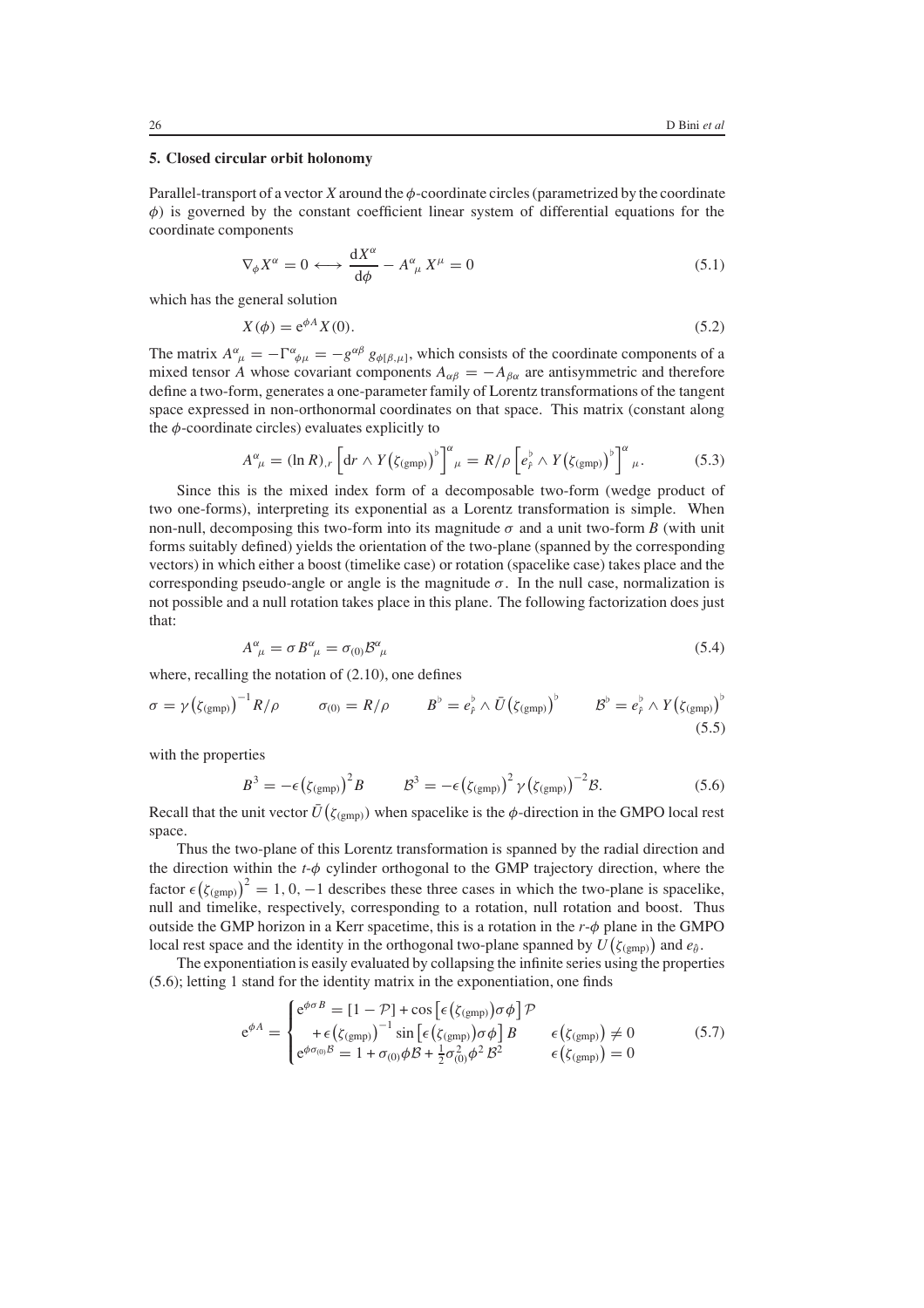where the matrix/mixed tensor

$$
\mathcal{P} = -\epsilon \left( \zeta_{\text{(gmp)}} \right)^{-2} B^2 \quad \epsilon \left( \zeta_{\text{(gmp)}} \right) \neq 0 \tag{5.8}
$$

satisfying  $\mathcal{P}^2 = \mathcal{P}$  and  $\mathcal{BP} = \mathcal{B} = \mathcal{PB}$ , is the projection into the two-plane spanned by  $e_2$  and  $\overline{U}(z_1, \ldots)$ . The exponential matrix represents a Lorentz transformation acting in this  $e_f$  and  $\overline{U}(\zeta_{\text{(gmp)}})$ . The exponential matrix represents a Lorentz transformation acting in this two-plane in the pop-pull case, while acting as the identity in the orthogonal two-plane with  $e_f$  and  $U(\zeta_{\text{(gmp)}})$ . The exponential matrix represents a Lorentz transformation acting in this<br>two-plane in the non-null case, while acting as the identity in the orthogonal two-plane with projector  $1 - \mathcal{P}$ . When  $\epsilon(\zeta_{(gmp)}) = 1$ , it is a clockwise (negative) rotation by the angle  $\sigma\phi$ <br>with respect to the ordered orthonormal axes  $(e_i, \bar{U}(z_{i-1}))$  of the boosted spherical frame with respect to the ordered orthonormal axes  $(e_f, \bar{U}(\zeta_{\text{(gmp)}}))$  of the boosted spherical frame. Note that  $\partial_t$  +  $\zeta_{(gmp)}\partial_\phi$  is the direction of the one-parameter family of stationary axisymmetric vectors tangent to the  $t$ - $\phi$  cylinder which is invariant under this transformation and hence is covariant constant along the curve.

The eigenvalues of the matrix A are  $0, 0, \pm f$ , where the frequency function  $f =$  $\epsilon_{(S(\text{gmp}))}\sigma$  can be real, zero or purely imaginary. One may also obtain decoupled equations<br>by differentiation and backsubstitution instead of the eigenvalue–eigenvector approach  $(\zeta_{\text{(gmp)}})\sigma$  can be real, zero or purely imaginary. One may also obtain decoupled equations<br>y differentiation and backsubstitution instead of the eigenvalue-eigenvector approach (equivalent to the above explicit exponentiation). Thus

$$
\frac{d^2}{d\phi^2} \frac{dX^{\alpha}}{d\phi} = \sigma^3 [B^3 X]^{\alpha} = -f^2 [\sigma B X]^{\alpha} = -f^2 \frac{dX^{\alpha}}{d\phi}
$$
(5.9)

leads to decoupled equations for each of the derivatives  $dX^{\alpha}/d\phi$ , for example. For the Kerr<br>spacetime setting  $\alpha = t$  leads to equation (1.1) used by Maartens *et al* [2] spacetime, setting  $\alpha = t$  leads to equation (1.1) used by Maartens *et al* [2].

Note that for asymptotically flat spacetimes like Kerr, as  $r \to \infty$  one has the limits  $(g_{rr}, g_{\phi\phi}) \rightarrow (1, r^2), \rho \rightarrow r, \gamma(g_{(gmp)}) \rightarrow 1$  and  $\sigma \rightarrow 1$  leading to an angular velocity of 1<br>in the r- $\phi$  plane of the tangent space, while *B* generates a clockwise rotation of the ordered in the *<sup>r</sup>*-φ plane of the tangent space, while *<sup>B</sup>* generates a clockwise rotation of the ordered boosted *r* and  $\phi$  axes. This causes a parallel-transported vector to rotate in this plane by an angle  $\phi$  in the clockwise direction with respect to the boosted coordinate axes to maintain its direction as those axes rotate in the counterclockwise direction by the same angle as  $\phi$  increases. One must subtract this orbital rotation by the angle  $\phi$  in order to obtain the rotation of the parallel-transported axes with respect to the nonrotating axes at spatial infinity, corresponding to the angular velocity  $\sigma - 1$  or  $1 - \sigma$  in the usual counterclockwise direction.

The dimensionless frequency function can be expressed in the form (see equation (3.20))

$$
\sigma = \tilde{\tau}_{(0)} \frac{R/\rho}{N\tilde{T}_{(0)}} = \frac{\tilde{\tau}_{(0)}}{T_{(0)}} \left( \frac{R/\rho}{N} \frac{T_{(0)}}{\tilde{T}_{(0)}} \right)
$$
  

$$
= \frac{\tilde{\tau}_{(0)}}{T_{(0)}} = \left[ 1 - \frac{2\mathcal{M}}{r} - a^2 \omega_{(0)}^2 \left( 2 + \frac{\mathcal{M}}{r} \right) \right]^{1/2} \qquad \text{for Kerr only.}
$$
 (5.10)

It converts the angle of revolution of the geodesic with respect to the static observers to the corresponding angle that a parallel-transported vector rotates in the opposite direction with respect to the spherical frame about a fixed axis in the GMPO local rest space, and in the Kerr spacetime it is just the ratio of the GMP proper geodesic period to the average static observer coordinate period for the geodesic pair.

In the combination

$$
\sigma \phi = \gamma \left( \zeta_{\text{(gmp)}} \right)^{-1} \left[ R \phi \right] / \rho \tag{5.11}
$$

representing the total parallel-transport angle from 0 to  $\phi$  (relative to the spherical frame), the bracketed expression is the arclength along the coordinate circle and the gamma factor converts this to the arclength along the corresponding circular trajectory orthogonal to the GMP trajectories (Lorentz contraction when timelike) which projects down to the coordinate circle along the ZAMO trajectories, and finally the last factor takes its ratio with respect to the local radius of curvature of the coordinate circle as seen by the ZAMOs. The angular velocity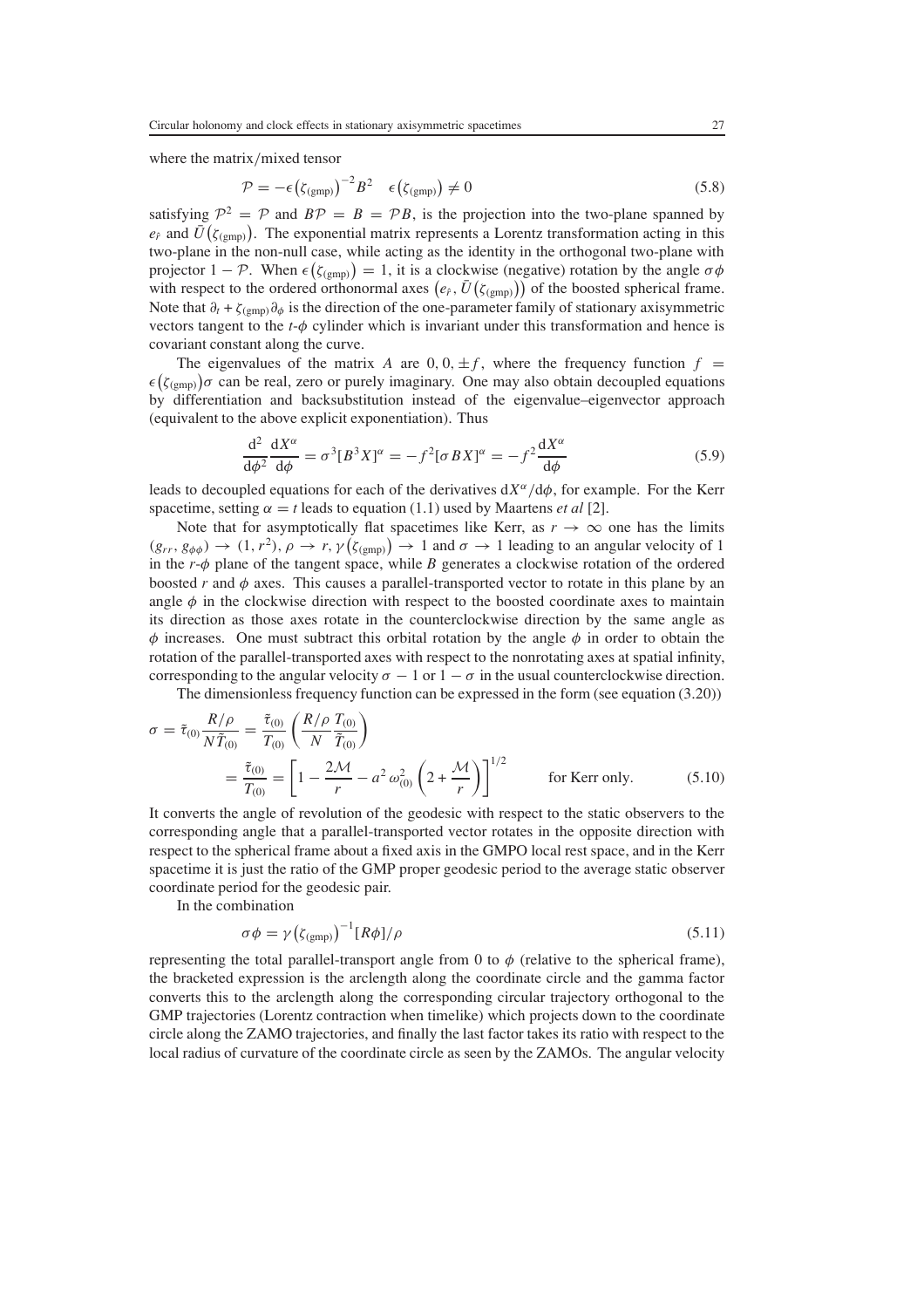goes to zero exactly where the gamma factor goes to infinity at  $r = r_{(gmp)}$ , the horizon for the GMPOs. This relation can be restated in terms of the embedding deficit angle as

$$
\sigma = \gamma \left( \zeta_{\text{(gmp)}} \right)^{-1} \left( 1 - \frac{\Delta_{\text{(def)}}}{2\pi} \right). \tag{5.12}
$$

Then for a change of angle  $\phi = \pm 2\pi$  corresponding to one revolution, one has

$$
\sigma \phi = \pm \gamma \left( \zeta_{\text{(gmp)}} \right)^{-1} \left( 2\pi - \Delta_{\text{(def)}} \right)
$$
  

$$
(\sigma - 1)\phi = \pm 2\pi \left[ \gamma \left( \zeta_{\text{(gmp)}} \right)^{-1} - 1 \right] \mp \gamma \left( \zeta_{\text{(gmp)}} \right)^{-1} \Delta_{\text{(def)}}.
$$
 (5.13)

Since *B* generates a clockwise (negative) rotation with respect to the ordered axes  $(e_f, \bar{U}(\zeta_{\text{(gmp)}}))$  of the boosted spherical frame, the co-rotating/counter-rotating circuit leads to a counterclockwise/clockwise rotation of a parallel-transported vector with respect to these two axes by the deficit angle  $\Delta_{\text{(def)}}$  when the gamma factor is close to 1, corresponding to figure [2](#page-16-0) of Thorne [13].

Where both circular geodesics are timelike and  $\sigma$  is positive and has a rational value  $\sigma =$  $p/q$  at a given radius, where *p* and *q* are positive integers, then after *q* revolutions ( $\phi = \pm 2\pi q$ ), any vector undergoes a rotation by  $\sigma \phi = \pm 2\pi p$  and will thus rotate back to its original starting value ('holonomy invariance'), so the holonomy group restricted to this family of curves (fixed *p*, variable *q*) must reduce to a discrete subgroup of the rotation group. For the Kerr spacetime  $\sigma$  is a monotonically increasing function of *r* from its zero value at the GMPO horizon  $r_{(gmp)}$ to its asymptotic limiting value 1 at  $r \to \infty$ , so if  $\sigma = p/q$ , then  $p < q$  and  $q > 1$ . This means that a transported vector undergoes fewer revolutions with respect to the boosted spherical frame than the number of loops around the hole before returning to its original orientation. The radii at which such holonomy invariance occurs for the 'harmonic' parameter family  $q =$ 2, 3, ...,  $p = 1, 2, ..., q - 1$  cover the interval  $(r_{(gmp)}, \infty)$  densely in the same way that the rational proper fractions cover the interval  $(0, 1)$  creating the band structure referred to in [1] rational proper fractions cover the interval (0, 1), creating the band structure referred to in [1].

## **6. General circular orbit transport**

In order to compare the parallel-transport of a vector after it returns to the same GMP trajectory after being carried along by the two oppositely rotating circular geodesics, one first needs to extend this discussion to circular orbits with constant angular velocity  $\zeta \in R$ . These curves can be parametrized naturally by either the time coordinate *t* or the extended values  $\phi = \zeta t$  of the  $\phi$ -coordinate when  $\zeta \neq 0$ , assuming that such a parametrized curve starts at  $t = 0$  and  $\phi = 0$ for simplicity. Co-rotating and counter-rotating orbits (of any number of circuits with respect to the reference orbits of the static observers with  $\zeta = 0$  following the time coordinate lines) correspond to positive and negative angular velocities, respectively. Note that the previous case of  $\phi$ -coordinate circles corresponds to the limits  $\lim_{\zeta \to \pm \infty} \zeta^{-1}(\partial_t + \zeta \partial_{\phi}) = \partial_{\phi}$ . One can also use a continuous parametrization corresponding to the comoving angular coordinate  $\tilde{\phi} = (1 - \zeta_{\text{(gmp)}}/\zeta) \phi$  relative to the GMPOs as a parameter along this orbit.<br>The equation  $\nabla_{\text{U(x)}} X = 0$  of parallel-transport along such a parametric

The equation  $\nabla_{U(\zeta)} X = 0$  of parallel-transport along such a parametrized curve has the same form as  $(5.1)$ 

$$
(\nabla_t + \zeta \nabla_{\phi}) X^{\alpha} = 0 \longleftrightarrow \begin{cases} \frac{dX^{\alpha}}{d\phi} - A(\zeta)^{\alpha}{}_{\mu} X^{\mu} = 0 & \zeta \neq 0\\ \frac{dX^{\alpha}}{dt} - \zeta A(\zeta)^{\alpha}{}_{\mu} X^{\mu} = 0 & \zeta = 0 \end{cases}
$$
(6.1)

where the matrix

$$
A(\zeta)^{\alpha}{}_{\mu} = -\left(\Gamma^{\alpha}{}_{\phi\mu} + \zeta^{-1}\Gamma^{\alpha}{}_{t\mu}\right) = -\zeta^{-1}g^{\alpha\beta}\left(g_{t[\beta,\mu]} + \zeta g_{\phi[\beta,\mu]}\right) \tag{6.2}
$$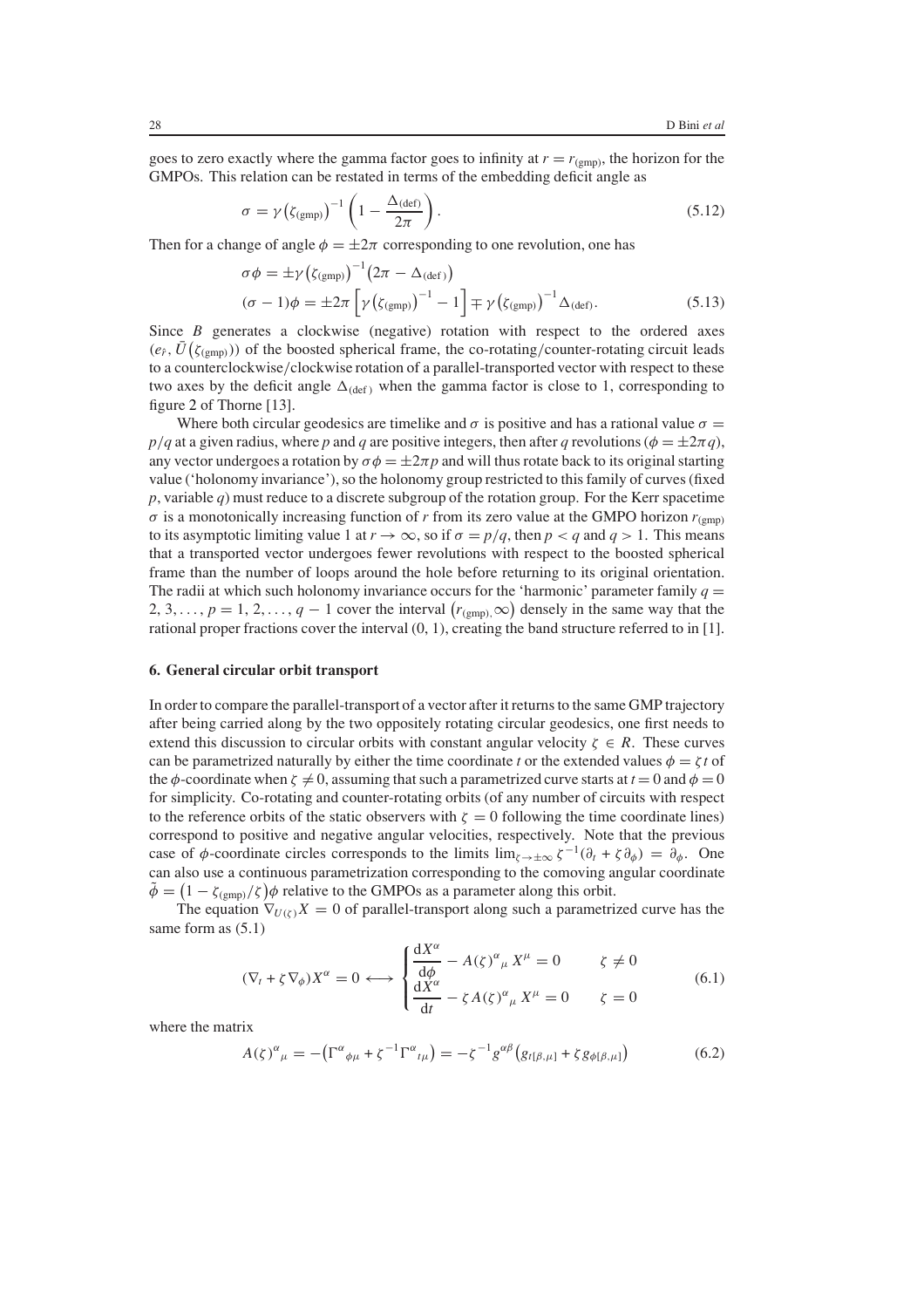

<span id="page-13-0"></span>Figure 1. The orientation of the intersection of the parallel-transport Lorentz transformation plane with the  $t$ - $\phi$  tangent plane for the various directions inside the half circle for a Kerr black hole with  $a/M = .5$  at  $r/M = 4$ . The horizontal and vertical directions are along  $e_{\hat{\theta}}$  and n (ZAMO angular direction and 4-velocity), respectively, while the null directions (dashed lines) are at 45° from the horizontal. Each arrow inside the half circle indicates a direction in the  $t-\phi$  velocity space and the direction arrow attached to it indicates the direction given by the composed map  $\bar{z}$  applied to the corresponding relative velocity. The direction of the covariant constant vectors for a given initial direction is the direction orthogonal to the attached arrow in the Lorentz geometry (reflection across the  $45^{\circ}$  line). The double arc indicates the boost zone. The extremely accelerated observer direction and its orthogonal counterpart indicated by ext and ext are the only ones aligned with their boost/rotation plane direction, while the two geodesics are the only ones aligned with their covariant constant vector direction. The maps  $\mathcal Z$  and  $\bar{\mathcal Z}$  are actually both reflection symmetric across the extremely accelerated observer direction.

is again antisymmetric when index lowered and so corresponds to the mixed tensor form of a two-form and generates a Lorentz transformation, although expressed in non-orthonormal coordinates on the tangent space. It is obtained from  $A$  in the new derivation adding an extra term to  $Y(\zeta_{(gmp)})^{\flat} = R \left[ d\phi - \zeta_{(gmp)} dt \right]$  in (5.3) yielding instead

$$
R\left[\mathrm{d}\phi - \zeta_{\text{(gmp)}}\mathrm{d}t - \left(\zeta_{\text{(gmp)}}\right)\zeta\right)\left(\mathrm{d}\phi - \bar{\zeta}_{\text{(car)}}\mathrm{d}t\right)\right] = \begin{cases} \left(1 - \zeta_{\text{(gmp)}}\right)\zeta\right)Y(Z(\zeta))^{\flat} & \zeta \neq \zeta_{\text{(gmp)}}\\ \left(\bar{\zeta}_{\text{(car)}} - \zeta_{\text{(gmp)}}\right)R\mathrm{d}t & \zeta = \bar{\zeta}_{\text{(gmp)}}\\ \left(1 - \zeta_{\text{(gmp)}}\right)\bar{\zeta}_{\text{(car)}}\right)R\mathrm{d}\phi & \zeta = \bar{\zeta}_{\text{(car)}} \end{cases}
$$
\n(6.3)

thus interpolating between  $d\phi$  (when  $\zeta = \bar{\zeta}_{(car)}$ ) and  $dt$  (when  $\zeta = \bar{\zeta}_{(gmp)}$ ).

The angular velocity map  $\mathcal Z$  of (4.5) determines the trajectories orthogonal to the plane of the Lorentz transformation. Direct calculation shows that it satisfies

$$
\mathcal{Z}(\zeta_{\text{(geo)}\pm}) = \zeta_{\text{(geo)}\pm} \qquad \mathcal{Z}(\zeta_{\text{(ext)}}) = \bar{\zeta}_{\text{(ext)}} \qquad \mathcal{Z}(\bar{\zeta}_{\text{(ext)}}) = \zeta_{\text{(ext)}} \n\mathcal{Z}(0) = \bar{\zeta}_{\text{(car)}} \qquad \mathcal{Z}(\bar{\zeta}_{\text{(car)}}) = 0 = \mathcal{Z}(\zeta_{\text{(gmp)}})^{-1} \qquad \lim_{\substack{\zeta \to +\infty \\ \zeta \to +\infty}} \mathcal{Z}(\zeta) = \zeta_{\text{(gmp)}} \qquad (6.4)
$$

where  $\zeta_{(ext)}$  is the angular velocity of the extremely accelerated observers (3.27). The limits  $\zeta \to \pm \infty$  reduce the present case to the previous case for the  $\phi$ -coordinate circles, while for  $\zeta = 0$  this shows that along the time coordinate lines, the Carter observer local angular trajectories play the same role that the GMP trajectories play for the  $\phi$ -coordinate circles. The boost from  $U(\zeta)$  to  $U(\mathcal{Z}(\zeta))$ , when both are timelike, maps the local rest space of the orbit along  $U(\zeta)$  to the local rest space of the plane in which the parallel-transport Lorentz transformation takes place. The vector  $\bar{U}(\mathcal{Z}(\zeta))$  is a unit vector along the  $\phi$ -direction in this latter local rest space and  $\{e_{\hat{r}}, e_{\hat{\theta}}, \bar{U}(\mathcal{Z}(\zeta))\}$  is the boosted spherical frame. Figure 1 shows the orientation of the intersection of the Lorentz transformation plane with the  $t-\phi$  tangent plane (i.e. modulo sign) for the directions of the various 4-velocities which arise in this discussion.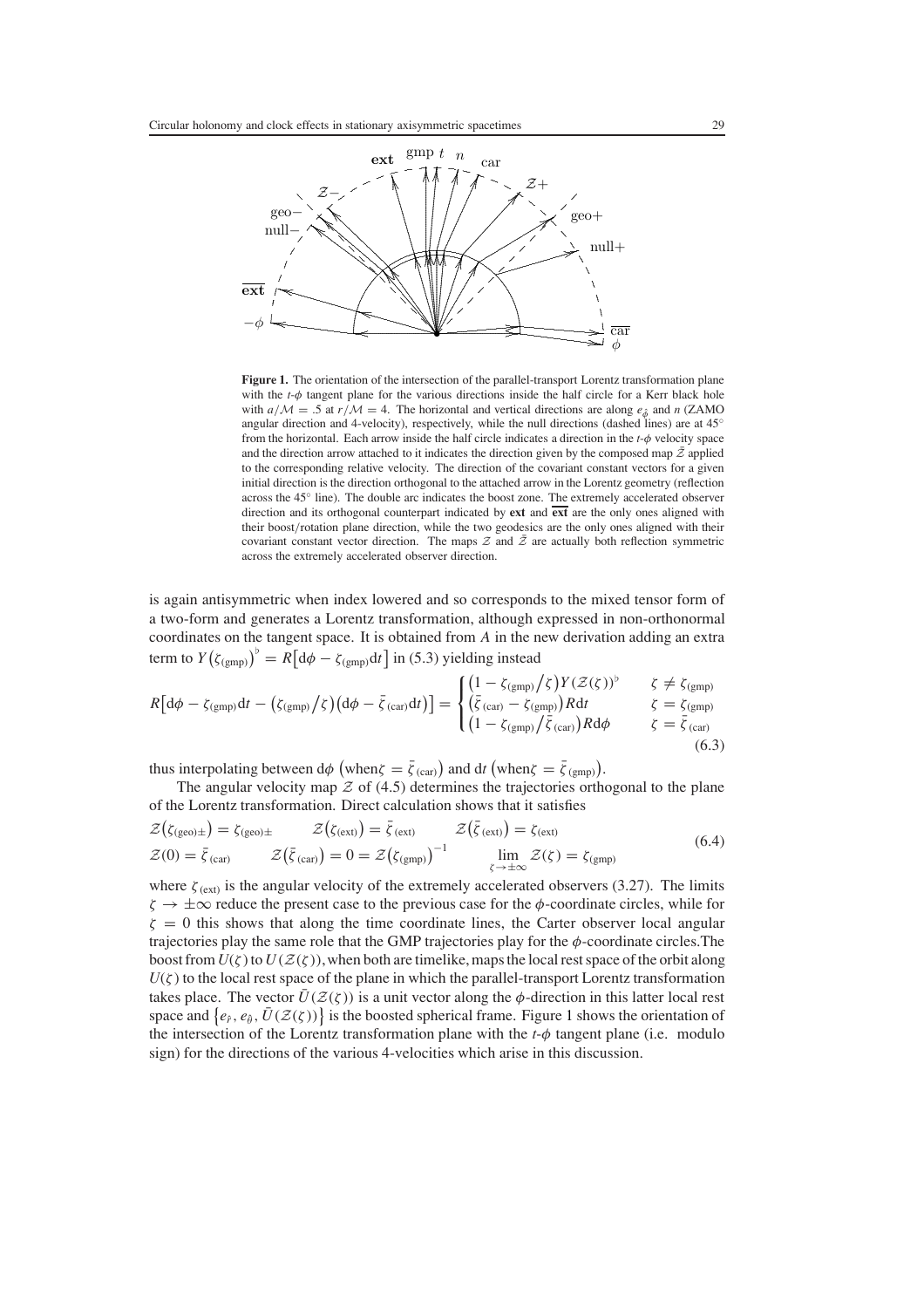The exponentiation for the solution of the parallel-transport equations

$$
X(\phi) = e^{\phi A(\zeta)} X(0) \tag{6.5}
$$

and its interpretation as a Lorentz transformation in a two-plane is again accomplished with the relations

$$
A(\zeta) = \sigma(\zeta)B(\zeta) = \sigma_{(0)}(\zeta)B(\zeta)
$$
  
\n
$$
\sigma(\zeta) = \gamma(\mathcal{Z}(\zeta))^{-1}[R/\rho]\left(1 - \zeta_{(\text{gmp})}/\zeta\right) \qquad \sigma_{(0)}(\zeta) = [R/\rho]\left(1 - \zeta_{(\text{gmp})}/\zeta\right)
$$
  
\n
$$
B(\zeta)^{b} = e_{\rho}^{b} \wedge \bar{U}(\mathcal{Z}(\zeta))^{b} \qquad \qquad B(\zeta)^{b} = e_{\rho}^{b} \wedge Y(\mathcal{Z}(\zeta))^{b}
$$
  
\n
$$
B(\zeta)^{3} = -\epsilon(\mathcal{Z}(\zeta))^{2}B(\zeta) \qquad \qquad \qquad B^{3} = -\epsilon(\mathcal{Z}(\zeta))^{2}\gamma(\mathcal{Z}(\zeta))^{-2}B(\zeta).
$$
\n(6.6)

The general exponential solution then has exactly the same form as (5.7) in terms of the ζ -generalized quantities

$$
e^{\phi A(\zeta)} = \begin{cases} e^{\phi \sigma(\zeta) B(\zeta)} = [1 - \mathcal{P}(\zeta)] + \cos[\epsilon(\mathcal{Z}(\zeta))\sigma(\zeta)\phi] \mathcal{P}(\zeta) \\ \qquad + \epsilon(\mathcal{Z}(\zeta))^{-1} \sin[\epsilon(\mathcal{Z}(\zeta))\sigma(\zeta)\phi] B(\zeta) \\ e^{\phi \sigma_{(0)}(\zeta) B(\zeta)} = 1 + \sigma_{(0)}(\zeta)\phi B(\zeta) + \frac{1}{2}\sigma_{(0)}(\zeta)^2 \phi^2 B(\zeta)^2 \qquad \epsilon(\mathcal{Z}(\zeta)) = 0 \end{cases} \tag{6.7}
$$

where now

$$
\mathcal{P}(\zeta) = -\epsilon(\mathcal{Z}(\zeta))^{-2} B(\zeta)^2 \quad \epsilon(\mathcal{Z}(\zeta)) \neq 0. \tag{6.8}
$$

Note that by defining the new dimensionless frequency with respect to the GMPOs by  $\tilde{\sigma}(\zeta)\tilde{\phi} = \sigma(\zeta)\phi$ , one finds

$$
\tilde{\sigma}(\zeta) = \left(1 - \zeta_{(\text{gmp})}/\zeta\right)^{-1} \sigma(\zeta) = \gamma (\mathcal{Z}(\zeta))^{-1} R/\rho \quad \epsilon(\mathcal{Z}(\zeta)) \neq 0
$$
  
\n
$$
\tilde{\sigma}_{(0)}(\zeta) = \left(1 - \zeta_{(\text{gmp})}/\zeta\right)^{-1} \sigma_{(0)}(\zeta) = R/\rho \qquad \epsilon(\mathcal{Z}(\zeta)) = 0
$$
\n(6.9)

ζ so it is the angle with respect to the GMPOs which plays the same role as the coordinate angle for the  $\phi$ -coordinate circle discussion. When  $\mathcal{Z}(\zeta)$  corresponds to a timelike direction, the inverse gamma factor in  $\tilde{\sigma}$  locally Lorentz contracts spacetime arclength along the  $\phi$ -coordinate circle to spacetime arclength along the corresponding tilted local rest space direction.

The local direction of the plane of the Lorentz transformation within the *<sup>t</sup>*-φ cylinder is now along  $\overline{U}(\mathcal{Z}(\zeta))$  (when  $\epsilon(\mathcal{Z}(\zeta)) \neq 0$ ) or  $Y(\mathcal{Z}(\zeta))$  (when  $\epsilon(\mathcal{Z}(\zeta)) = 0$ ). For the timelike circular geodesics, which are invariant under the map  $Z$ , this is just the angular direction in their local rest space, while along the time lines this is the local time direction of the Carter observers. In general, when the  $\mathcal{Z}(\zeta)$  trajectories are timelike/spacelike, this represents a rotation/boost; the horizon for the corresponding observers is reached when  $\gamma(\mathcal{Z}(\zeta))^{-1}$ vanishes. This occurs at the two angular velocities  $\zeta = \mathcal{Z}(\zeta)$  satisfying the inequalities (4.5). At a given radius, the interior of this angular velocity interval represents the boost zone, while its exterior represents the rotation zone, separated by null rotations which occur at the endpoints.

Recall that  $\partial_t + \mathcal{Z}(\zeta)\partial_\phi$  is the direction of the stationary axisymmetric vectors which are tangent to the  $t-\phi$  cylinder and invariant under this Lorentz transformation and hence are covariant constant along the curve. The extremely accelerated observer world lines are the only circular orbits for which this covariant constant angular direction is orthogonal to the orbits themselves, corresponding to the phase-locking of Fermi–Walker transported spin vectors found by de Felice and Usseglio-Tomasset [12]. In fact, since *Z* must be a fractional linear transformation of the relative velocity with respect to any observer (since the velocity addition boost formula is a fractional linear transformation), the four conditions on the first line of (6.4) show that with respect to the extremely accelerated observers  $\mathcal{Z}: \nu \to -\nu_-\nu_+\nu_+$ (where  $v = -v_{+}$ ). Thus these observers see both the geodesic relative velocities and the map *Z* symmetrically in the relative speed  $|v|$ .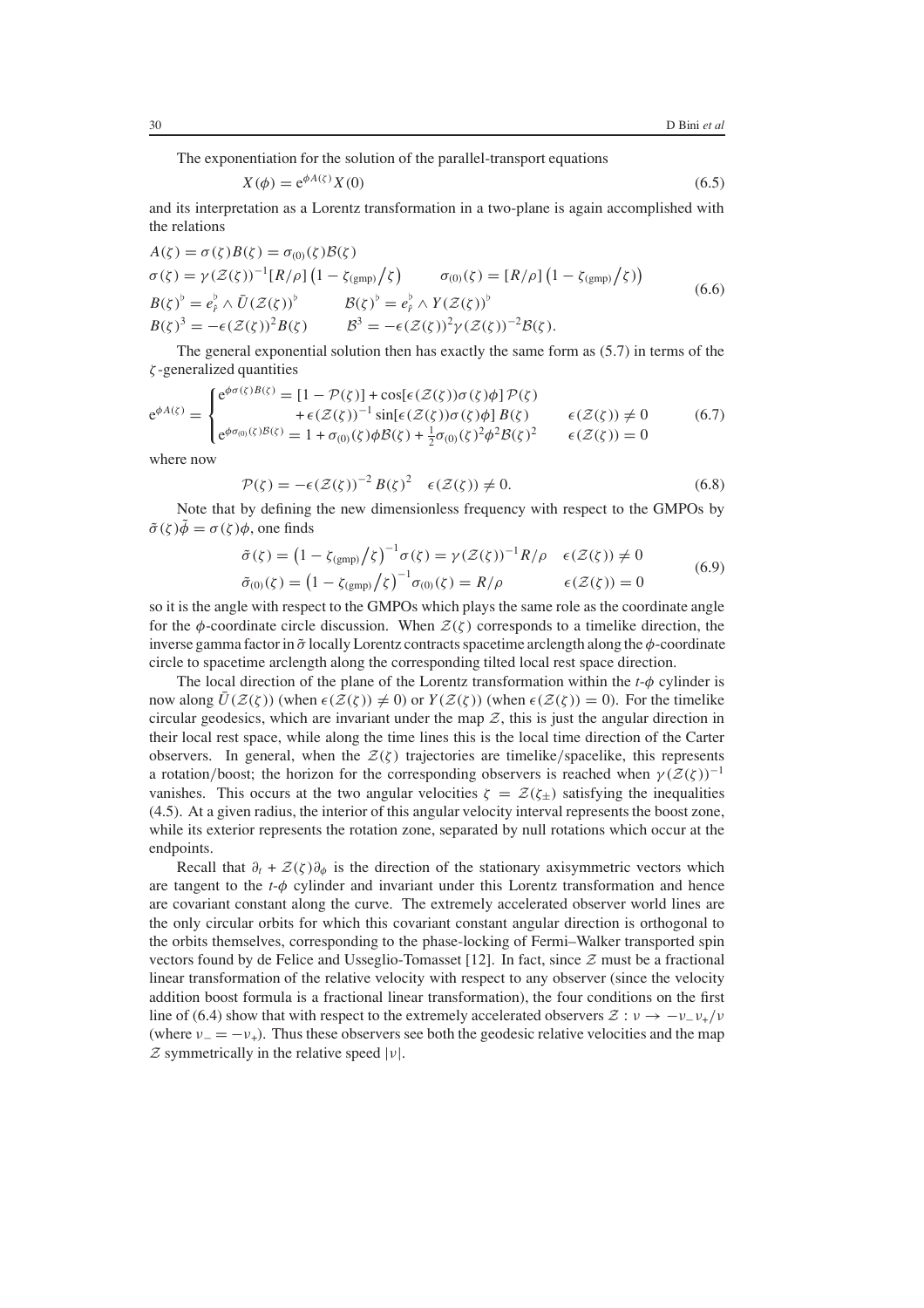If one considers circular orbits with a constant (finite) angular velocity, the orbits are not closed and one cannot consider spacetime holonomy. One can obtain a closed loop by joining together two distinct orbits of this type at a crossing point, which then periodically meet each other, forming a sequence of closed loops in spacetime. For example, in the Kerr spacetime one could choose the first orbit to have an arbitrary angular velocity  $\zeta$  and the second orbit to be a time coordinate line with zero angular velocity, which is a world line of a static observer, along which vectors are boosted by parallel-transport. The net holonomy transformation would then be the inverse of one Lorentz transformation times the other Lorentz transformation. Rothman *et al* [1] gloss over this point by moving quickly on to the case where the two orbits are oppositely rotating geodesics.

It should be noted that Marck has explicitly constructed a parallel-transported frame for general geodesics in the Kerr black hole using its Killing–Yano tensor, a result which extends to a wider class of stationary axisymmetric spacetimes [14].

## **7. Timelike geodesic holonomy**

Along the timelike geodesics starting at  $t = 0$  and  $\phi = 0$  and parametrized by *t*, the parametrizations by the GMPO comoving angle and the coordinate angle and the corresponding dimensionless frequencies are now related to each other by

$$
\frac{\tilde{\phi}_{\pm}}{\phi_{\pm}} = \left(1 - \zeta_{\text{(gmp)}} / \zeta_{\text{(geo)}\pm}\right) = \left(1 \mp a\omega_{(0)}\right)^{-1} = \frac{\sigma\left(\zeta_{\text{(geo)}\pm}\right)}{\tilde{\sigma}\left(\zeta_{\text{(geo)}\pm}\right)}\tag{7.1}
$$

where

$$
\tilde{\sigma}\left(\zeta_{\text{(geo)}\pm}\right) = \gamma_{\pm}^{-1} R/\rho. \tag{7.2}
$$

It is convenient to introduce the abbreviations

$$
\sigma_{\pm} = \sigma\left(\zeta_{\text{(geo)}\pm}\right) \qquad \sigma_{\text{(avg)}} = (\sigma_{+} + \sigma_{-})/2 \qquad \sigma_{\text{(dif)}} = (\sigma_{+} - \sigma_{-}) \qquad f_{\pm}^{2} = \epsilon\left(\zeta_{\text{(geo)}\pm}\right)^{2} \sigma_{\pm}^{2} \tag{7.3}
$$

and their corresponding tilde versions. The quantities  $f_{\pm}^2$  are the frequency-squared functions<br>appearing in the decoupled second-order equations analogous to (5.9) for parallel-transport appearing in the decoupled second-order equations analogous to (5.9) for parallel-transport along the circular geodesics. For the Kerr spacetime, because of the special condition (3.20), one has

$$
\sigma_{\pm} = \left| 1 - \frac{3\mathcal{M}}{r} \pm 2a\omega_{(0)} \right|^{1/2} = \frac{\tau_{\pm}}{T_{(0)}}
$$

$$
\tilde{\sigma}_{\pm} = \left| 1 - \frac{3\mathcal{M}}{r} \pm 2a\omega_{(0)} \right|^{1/2} \left( 1 \mp a\omega_{(0)} \right) = \frac{\tilde{\tau}_{\pm}}{T_{(0)}}.
$$
 (7.4)  
Thus in the Kerr spacetime the dimensionless frequency factors which convert the angle

of revolution with respect to the GMPOs to the parallel-transport angle with respect to the boosted spherical frame are just the ratios of the individual geodesic proper periods to the average coordinate period with respect to the static observers. The corrected frequency factor  $\sigma_{\pm}$  – 1 corresponds to the rotational angle with respect to boosted spherical axes whose orbital rotation is removed [5, 8, 15].

These frequency functions ( $\tilde{\sigma}_{\pm}$  and  $\sigma_{\pm}$ ) go to zero when the corresponding geodesics become null as  $\gamma_{\pm}^{-1} \rightarrow 0$ , corresponding to the single GMP horizon in the case of the corresponding discussion for the  $\phi_{\pm}$  coordinate circles. For the Kerr spacetime, these (reodesic corresponding discussion for the  $\phi$ -coordinate circles. For the Kerr spacetime, these 'geodesic horizons' mark the regions in the equatorial plane where, as one approaches the black hole, first the counter-rotating geodesic goes null (at  $r = r_{AB}$ , where  $\sigma = 0$ ) and then the co-rotating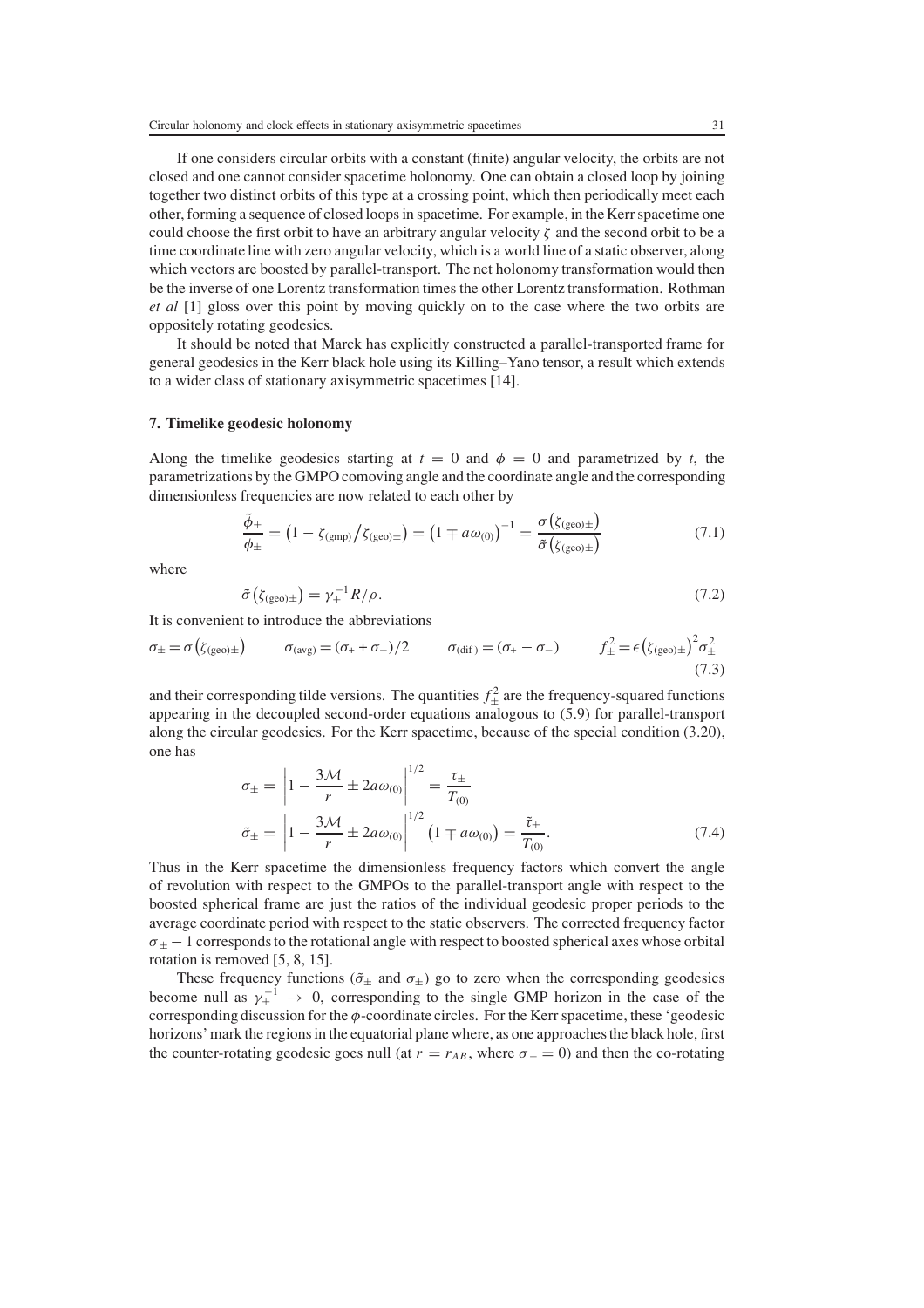

<span id="page-16-0"></span>**Figure 2.** Radius ratio r/*<sup>M</sup>* versus a/*<sup>M</sup>* in the Kerr equatorial plane for the horizon radii of the ZAMOs (hor), the static observers (erg), the GMPOs (gmp) and the counter-rotating and corotating geodesic observers (geo−, geo+). As a/*<sup>M</sup>* increases from 0 to 1, the horizon radius ratio r/*<sup>M</sup>* decreases from 2 to 1, the ergosphere ratio remains at 2 and the GMP horizon ratio increases  $r/M$  decreases from 2 to 1, the ergosphere ratio remains at 2 and the GMP norizon ratio increases<br>from 2 to 1 +  $\sqrt{2}$ . The curves marked 'geo−' and 'geo+' are the radii of the counterrotating and co-rotating null circular geodesics, which start at 3 and end at 4 and 1, respectively.

geodesic goes null (at  $r = r_{BC}$ , where  $\sigma_{+} = 0$ ), which divides the equatorial plane into three regions A, B, C, where of the two circular geodesics, both are timelike or one or neither is timelike. Each such radius represents the only zero of the corresponding frequency function outside the horizon. Explicit formulae for these two radii are given by Chandrasekhar [16]. Figure 4 of [5] shows a plot of these radii and the horizon and ergosphere radii as a function of *a* for the physical interval  $a \in [0, 1]$ . Figure [2](#page-16-0) reproduces these curves together with the GMPO horizon radius  $r_{\text{(gmp)}} = r_*$ .

When both circular geodesics are timelike, the parallel-transport Lorentz transformation is a rotation by the respective angles  $\tilde{\sigma}_{\pm} \tilde{\phi}_{\pm}$ , but this rotation takes place in different planes, namely in the local rest space of each geodesic. The geodesics meet at every half-revolution with respect to the GMPOs; the net parallel-transport angles along each geodesic are

$$
\pm \pi \tilde{\sigma}_{\pm} = \pm \pi \gamma_{\pm}^{-1} [R/\rho]. \tag{7.5}
$$

Apart from the gamma factor, this corresponds exactly to the shortened rotational angle by which a transported vector rotates in the flat tangent cone to the embedding surface during each half-revolution with respect to the ZAMOs, and the gamma factor then Lorentz contracts this amount to correspond to the angle in the geodesic local rest space which projects down onto this angle in the ZAMO local rest space.

After (a positive integer) *q* such half-revolutions, at either the original GMPO world line (*q* even) or the antipodal GMPO world line (*q* odd), the net parallel-transport angles along each geodesic are

$$
\pm q\pi\tilde{\sigma}_{\pm} = \pm q\pi\gamma_{\pm}^{-1}[R/\rho].\tag{7.6}
$$

By joining two oppositely rotating geodesic curves together at their common departure point (initial meeting point), one obtains a closed loop representing *q* complete circuits with respect to the GMPOs. With a common initial vector  $X(0)$  at this starting point at  $\phi = 0 = \tilde{\phi}$ , the two parallel-transported vectors  $X(\phi_{+})$  at the final meeting point will differ by a holonomy transformation belonging to the Lorentz group.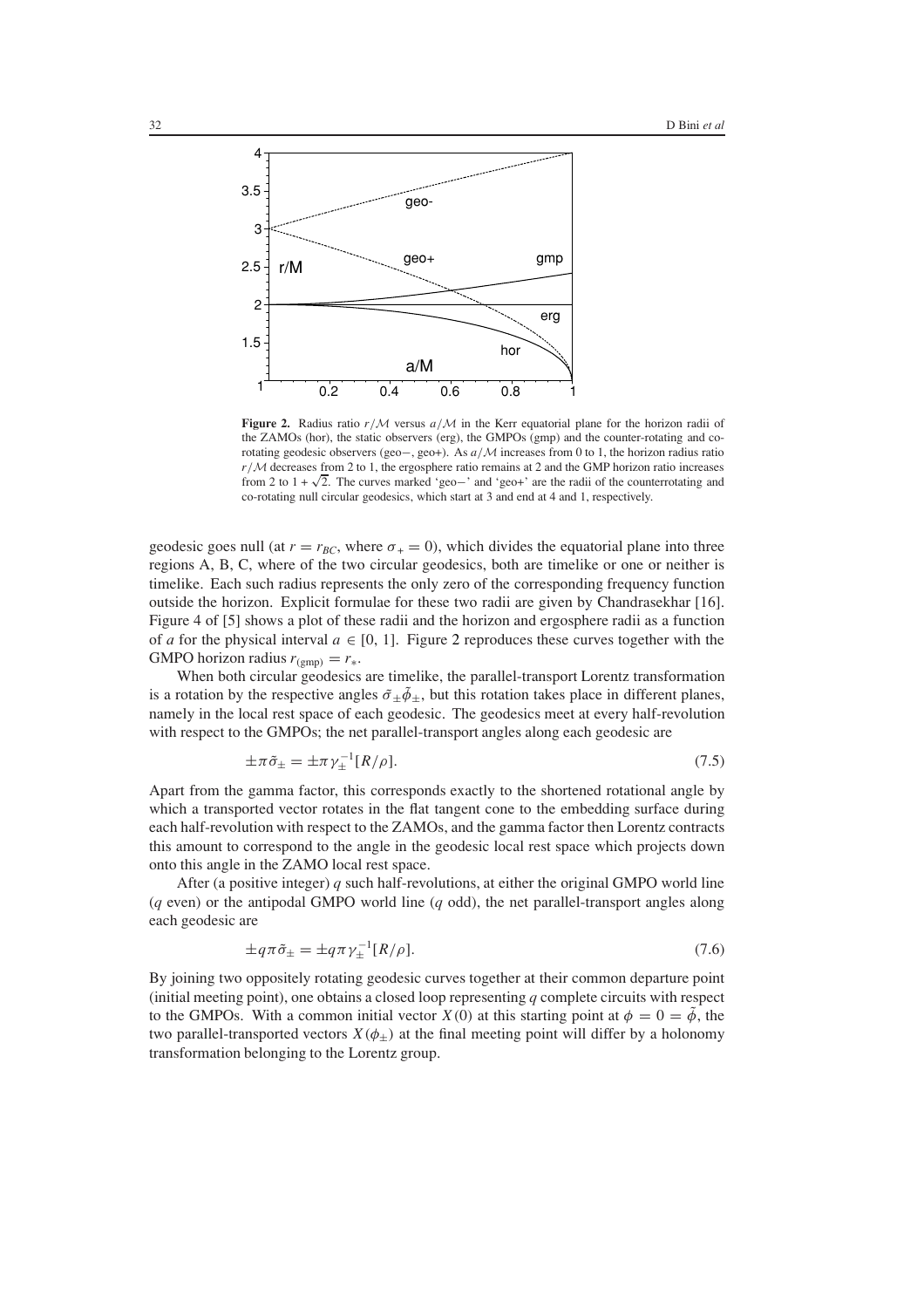The orthogonal projections of  $X(\phi)$  into the two local rest spaces of the pair of oppositely rotating geodesics define its apparent directions as seen by those geodesics. Only this orthogonal component evolves along each geodesic, undergoing a rotation in a fixed (coordinate component) plane. The holonomy transformation at the final meeting point then results from applying the inverse of one of these rotations, followed by the boost from that local rest space to the other, and then applying the other rotation. At those radii for which this transformation is the identity matrix, one finds holonomy invariance. Holonomy invariance for the entire tangent space requires that each rotation returns separately to the identity, since the two rotations take place in different planes and the only way one can reassemble the two pairs of orthogonal pieces of the final vectors  $X(\phi_{\pm})$  after parallel-transport to form the same spacetime vector if the temporal parts are unchanged is if the spatial parts are also unchanged.

In the static case, where  $\zeta_{(gmp)} = 0$  and  $\tilde{\sigma}_{\pm} = \sigma_{\pm}$ , the geodesic gamma factors  $\gamma_+ = \gamma_$ are the same and the two rotations in opposite senses by the same angle in absolute value will agree if they are each equal to a rotation by some multiple of  $2\pi$ , so

$$
\gamma_{\pm}^{-1}[R/\rho]q\pi = 2\pi p
$$
 or  $\tilde{\sigma}_{\pm} = \gamma_{\pm}^{-1}R/\rho = \frac{2p}{q}$  (7.7)

where *p* is some positive integer representing the number of parallel-transport loops which take the initial vector to the final vector along each such curve separately (with respect to the boosted spherical frame along the way). This occurs when the GMP frequency functions  $\tilde{\sigma}_+$  assume rational values of the form  $2p/q$ . If  $R/\rho < 1$  as in the static Kerr case (Schwarzschild), one must have 2*p* < *q* and *q* > 2. Here the formula (3.11) reduces to  $\gamma_{\pm} = (1 - 2\mathcal{M}/r)^{1/2}/(1 - 3\mathcal{M}/r)^{1/2}$ , thus converting the  $\gamma (\zeta_{(gmp)})^{-1} R/\rho = R/\rho = (1 - 2M/r)^{1/2}$  factor for  $\phi$ -coordinate orbits to thus converting the  $\gamma(\zeta_{(gmp)}) - R/\rho = R/\rho = (1 - 2M/r)^{1/2}$  for geodesics, recovering both results of Rothman *et al* [1] for the  $\gamma_{\pm}^{-1}R/\rho = (1 - 3M/r)^{1/2}$  for geodesics, recovering both results of Rothman *et al* [1] for t frequency functions, but they neglect the crucial factor of 2 which rules out the odd values of their parameter  $m = 2p$ . Note that  $2p$  is the total number of loops with respect to the boosted spherical frame that the final vector  $X(\phi_-)$  undergoes as it is parallel-transported back from the final meeting point to  $X(0)$  along  $q$  counter-rotating half-circuits and then on to the final vector  $X(\phi_{+})$  after *q* co-rotating half-circuits returning to the final meeting point. In this way the members of the harmonic parametrization  $q = 3, 4, \ldots$  and  $2p = 2, 4, \ldots$  such that  $2p < q$ generate a corresponding discrete spectrum of radii at which the holonomy subgroups restricted to these orbits are finite. These radii densely cover the radial interval where the two circular geodesics are timelike, reproducing the band structure of holonomy invariance found for the closed  $\phi$ -coordinate loops.

These geodesic gamma factors are distinct in the nonstatic case ( $\sigma_+ \neq \sigma_-$ ), where the condition that the separate rotations each returning to the identity leads to two independent conditions rather than one as in the static case

$$
\tilde{\sigma}_{\pm} q \pi = 2\pi p_{\pm} \to \tilde{\sigma}_{\pm} = 2p_{\pm}/q \tag{7.8}
$$

where now  $p_+ \neq p_-\$ . In general it is not possible to satisfy both the conditions at the same radius, although exceptional solutions of this type can occur at a set of radii of measure zero in the interval where both geodesics are timelike. This is clearly seen in the Kerr spacetime case (see figure [2\)](#page-16-0) where as one increases the rotation parameter *a* away from 0, the graphs of  $\tilde{\sigma}_{\pm}$  versus *r* move away on opposite sides from the Schwarzschild graph. The counter-rotating geodesic frequency curve moves to the right like the corresponding horizon  $r_{AB}$  of the counterrotating geodesics, while the co-rotating geodesic frequency curve moves to the left like the corresponding horizon  $r_{BC}$  of the co-rotating geodesics, with their zero values marking these two respective radii. For fixed *<sup>q</sup>* and a given pair *<sup>p</sup>*<sup>+</sup> <sup>&</sup>lt; *<sup>p</sup>*<sup>−</sup> in Schwarzschild, the corresponding radii  $r_{(q,p_{\pm})}$  at which  $\tilde{\sigma}_{\pm} = 2p_{\pm}/q$  satisfy  $r_{(q,p_{\pm})} < r_{(q,p_{\pm})}$ , but as one increases the rotation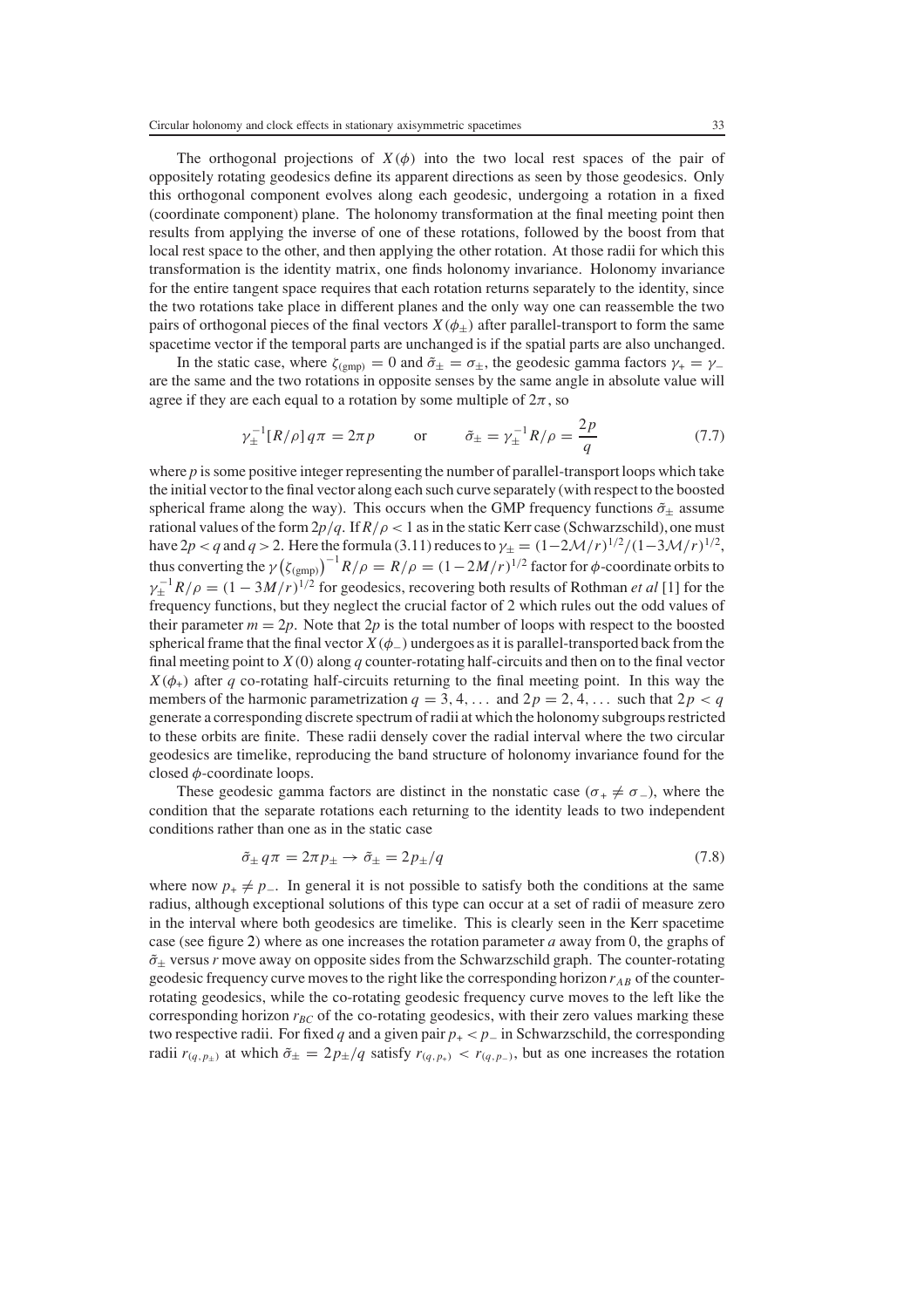

<span id="page-18-0"></span>**Figure 3.** The GMP frequency functions  $\tilde{\sigma}_{\pm}$  versus  $r/M$  in Kerr equatorial plane for the co-rotating and counter-rotating geodesic observers (geo+, geo−) in the Kerr spacetime where  $a/M = 0.5$ , together with the  $a = 0$  limit (middle curve). The black hole horizon is at  $r/M = 2$ . Intersections with the three equally spaced horizontal lines between 0 and 1 mark the radii at which the paralleltransport rotations separately return to the identity after  $q = 8$  GMP circuits corresponding to  $p =$ 1, 2, 3 (left to right) complete revolutions with respect to the spherical frame.

parameter *a* for a given *q*, the various radii pairs eventually cross, one by one, modulo large *a* effects. However, for a given value of *a*, there is no guarantee that even one such common radius exists. Thus the band structure of holonomy invariance which exists for the static case does not exist in the nonstatic case, where it has instead been diluted by spreading out over the parameter interval of *a* values, unlike the case  $p_{+} = p_{-}$ , which all occur at the single value  $a = 0$ . A similar situation probably arises for other spacetimes of this clock-effect family.

Figure [3](#page-18-0) illustrates this situation for the Kerr frequency functions where  $a/M = 0.5$ compared to the Schwarzschild case (middle curve). The horizontal lines at  $\frac{1}{4}$ ,  $\frac{2}{4}$ ,  $\frac{3}{4}$  illustrate<br>either a  $a = 4$  circuit loop and  $2p_1 = 1, 2, 3$  or a  $a = 8$  circuit loop and  $2p_1 = 2, 4, 6$ . For either a  $q = 4$  circuit loop and  $2p_{\pm} = 1, 2, 3$  or a  $q = 8$  circuit loop and  $2p_{\pm} = 2, 4, 6$ . For example, the intersection points with the lines at  $2p_{+}/8$  mark the radii at which the paralleltransport rotation returns separately to the identity compared to the spherical frame after an eight-circuit loop, in the process making  $p_{\pm} = 1, 2, 3$  revolutions with respect to that frame. One can see that the pair  $(p_+, p_-) = (2, 1)$  has already crossed at a smaller value of *a*, while the pairs (3, 1) and (3, 2) have yet to cross for larger values of *a*, all of which are easily found numerically.

The real problem here is the boost between the local rest spaces of the pair of geodesics. If one were interested in comparing Fermi–Walker transport along curves, modulo such boosts, then an analogue of holonomy invariance still exists. Fermi–Walker transport along a timelike curve describes the behaviour of the spin of a test gyroscope carried along such a world line, and reduces to parallel-transport along a geodesic. Spin vectors lie in the local rest space of the world line along which they travel, so to compare, at a spacetime point, spin vectors carried by observers in relative motion, one has to boost the spin vector from one observer to the other.

The degree to which this is physically interesting can be disputed, but if one accepts it mathematically, then one can parallel-transport a spin vector around a closed geodesic loop like a baton in a relay race, passing off the baton from one geodesic to the other at the start and finish by a boost in order to make the comparison in the orientation of the spin direction without the relative motion distortion. For the case at hand, the boost comparison identifies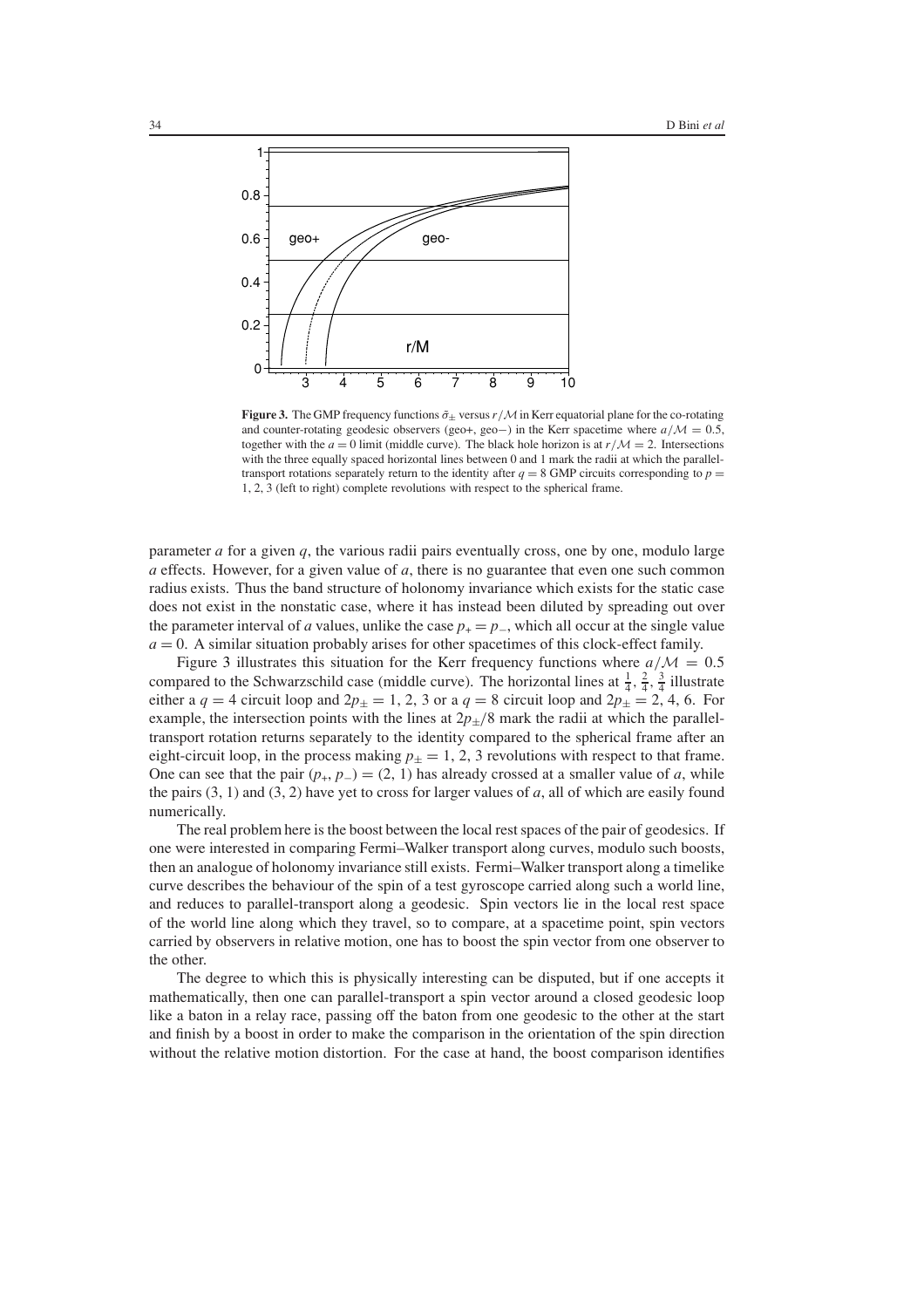the angular direction along  $\phi$  in the local rest spaces (namely  $\bar{U}(\zeta_{\pm})$ ), allowing one to ignore the fact that the rotations take place in different planes.

On the other hand one can imagine an experimental situation where each spin system is interrogated separately at the crossing event. Then the final rotations will agree (ignoring the boost) if the two separate angles are the same mod  $2\pi$  after  $q > 0$  separate half-circuits (joint whole circuits)

$$
q\pi \,\tilde{\sigma}_{\text{(geo)+}} - \left(-q\pi \,\tilde{\sigma}_{\text{(geo)-}}\right) = 2q\pi \,\tilde{\sigma}_{\text{(avg)}} = 2\pi p \to \tilde{\sigma}_{\text{(avg)}} = \frac{p}{q} \tag{7.9}
$$

i.e., when the average frequency function  $\tilde{\sigma}_{(avg)}$  assumes rational values. This leads to a situation analogous to the static case, but now including the odd values of the numerator n situation analogous to the static case, but now including the odd values of the numerator *p*. The average of the two individual angles instead gives the relative angle of their common direction (modulo the boost) with respect to the spherical frame at the meeting point

$$
\frac{1}{2} \Big[ q \pi \, \tilde{\sigma}_{\text{(geo)+}} + \big( -q \pi \, \tilde{\sigma}_{\text{(geo)-}} \big) \Big] = \frac{1}{2} q \pi \, \tilde{\sigma}_{\text{(dif)}} = \frac{1}{2} q \pi \, \sigma \, \frac{\tilde{\tau}_{+} - \tilde{\tau}_{-}}{\tilde{\tau}_{(0)}} \tag{7.10}
$$

which is directly proportional to the fractional two-clock clock effect given by the ratio of (3.19) and (3.17). The proportionality factor is just the frequency function  $\sigma$  for the  $\phi$ -coordinate circle discussion multiplied by  $\frac{1}{2}q\pi$ .<br>If one imagines a gedanken d

If one imagines a gedanken dual drag-free satellite gyroscope experiment with two oppositely rotating equatorial plane geodesic orbits at the same radius, then it makes sense to assume that the internal spin-up mechanisms would give the gyros the same spin magnitude in their rest frame relative to the satellite housing itself, which is presumably locked onto a distant guide star and hence to the local spherical frame in a calculable way. Since each spin vector on these orbits precesses around an axis fixed with respect to the boosted spherical frame, one could compare the total angles of precession at meeting points with each other as well as with the local spherical frame, in which case the above mathematical considerations would come into play, including the use of boosts to compare orientations of gyros and axes in relative motion. These individual rotations of the spin vectors represent the combined geodetic and Lense–Thirring precession effects, which are aligned for these orbits, in contrast with slowly precessing polar orbits in the limit of small *a* where they are orthogonal, as in the GP-B experiment [17].

## **8. Conclusions**

Previous work on the holonomy associated with circular orbits in particular stationary axisymmetric spacetimes has been generalized to all those which admit clock effects, using the Kerr spacetime as an illustrative example. The details of the calculations depend heavily on the geometry of the GMPOs which are themselves defined by the geometry of clock effects. They directly determine the parallel-transport transformations relative to the natural symmetry-adapted frame along the closed curves tangent to the Killing vector associated with axial symmetry, and do the same in combination with the Carter observers for general circular orbits. In the nonstatic case the band of holonomy invariance which exists for special geodesic clock-effect loops in the static case disappears. With some modifications, one can extend these parallel-transport results to the case of spin precession to compare the total precession angles. In the Kerr spacetime the dimensionless rotational frequencies associated with paralleltransport rotations are particularly simple ratios of various circular geodesic period quantities. The rich mathematical structure that has emerged from this geometric problem has been made apparent only through the relative observer analysis associated with gravito-electromagnetism.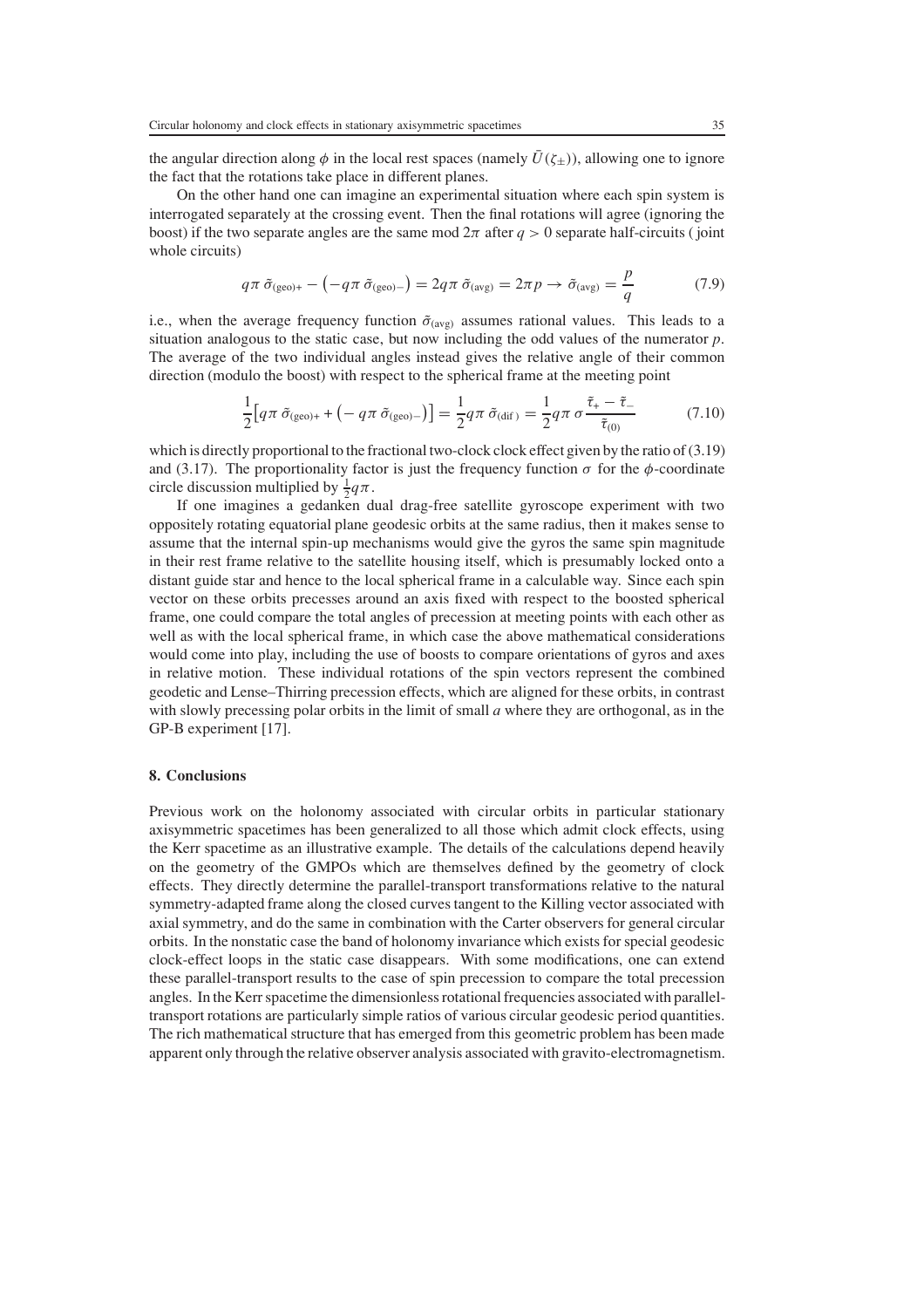## **Acknowledgments**

DB acknowledges fruitful discussions with Dr G Ali at the Istituto per Applicazioni della Matematica.

## **Appendix. Frenet–Serret approach**

Accelerated curves have a natural orthonormal frame, the Frenet–Serret frame, with respect to which the parallel-transport Lorentz transformation is described in terms of the curvature κ(magnitude of acceleration) and the first and second torsions  $\tau_1$  and  $\tau_2$  (Fermi–Walker rotation parameters). The relation between this analysis and the coordinate frame analysis performed here is rather simple.

The general Frenet–Serret frame  $E_\alpha$  along a circular orbit [8, 18–20], for which  $E_0 = U(\zeta)$ , satisfies

$$
\frac{DE_{\alpha}}{d\tau} = F^{\beta}_{\alpha} E_{\beta} \qquad F^{\alpha\beta} = [\kappa E_0 \wedge E_1 - \tau_1 E_1 \wedge E_2 - \tau_2 E_2 \wedge E_3]^{\alpha\beta} \tag{A.1}
$$
  
which is explicitly

$$
\frac{DE_0}{d\tau} = \kappa E_1 \qquad \frac{DE_1}{d\tau} = \kappa E_0 + \tau_1 E_2 \qquad \frac{DE_2}{d\tau} = -\tau_1 E_1 + \tau_2 E_3 \qquad \frac{DE_3}{d\tau} = -\tau_2 E_2.
$$
\n(A.2)

A vector  $Z = Z^{\alpha} E_{\alpha}$  that is parallel-transported along *U* then satisfies

$$
\frac{DZ^{\alpha}}{d\tau} = \frac{dZ^{\alpha}}{d\tau} + F^{\alpha}{}_{\beta} Z^{\beta}.
$$
\n(A.3)

\nthe form *i* is given by  $F_{i} = H(x) - F_{i} = \bar{H}(x) - F_{i}$ , and the

For this case the frame is given by  $E_0 = U(\zeta)$ ,  $E_1 = e_f$ ,  $E_2 = \bar{U}(\zeta)$ ,  $E_3 = e_{\hat{\theta}}$  and the curvature and torsions are curvature and torsions are

$$
\kappa = -\rho^{-1} \gamma(\zeta)^2 (\nu(\zeta) - \nu_+)(\nu(\zeta) - \nu_-) \qquad \tau_1 = -\frac{1}{2} \gamma(\zeta)^{-2} \frac{d\kappa}{d\nu} \qquad \tau_2 = 0 \tag{A.4}
$$

leading to the Frenet–Serret relations

$$
\frac{DU(\zeta)}{d\tau} = \kappa e_{\hat{r}} \qquad \frac{De_{\hat{r}}}{d\tau} = \kappa U(\zeta) + \tau_1 \bar{U}(\zeta) \qquad \frac{D\bar{U}(\zeta)}{d\tau} = -\tau_1 e_{\hat{r}} \qquad \frac{De_{\hat{\theta}}}{d\tau} = 0. \quad (A.5)
$$
  
From the definitions (6.1) and (6.6), which are equivalent to

$$
\frac{\text{De}_{\hat{r}}}{d\phi} = \sigma(\zeta)\bar{U}(\mathcal{Z}(\zeta))\tag{A.6}
$$

and the second Frenet–Serret relation together with the reparametrization relation  $d\phi/d\tau = \gamma(\zeta)\zeta/N$  one has when  $U(\zeta)$  and  $U(\zeta(\zeta))$  are non-null  $\gamma(\zeta)\zeta/N$ , one has, when  $U(\zeta)$  and  $U(\mathcal{Z}(\zeta))$  are non-null,

$$
\bar{U}(\mathcal{Z}(\zeta)) = \pm |\tau_1^2 - \kappa^2|^{-1/2} [\kappa U(\zeta) + \tau_1 \bar{U}(\zeta)]
$$
  
\n
$$
U(\mathcal{Z}(\zeta)) = \pm |\tau_1^2 - \kappa^2|^{-1/2} [\tau_1 U(\zeta) + \kappa \bar{U}(\zeta)]
$$
  
\n
$$
\sigma(\zeta)\gamma(\zeta)\zeta/N = \pm |\tau_1^2 - \kappa^2|^{1/2} = \pm |F^{\alpha\beta} F_{\alpha\beta}/2|^{1/2}
$$
\n(A.7)

modulo signs which depend on the signs of  $\kappa$ ,  $\tau_1$ ,  $\zeta$  and where

$$
|\tau_1| = \frac{1}{\rho} \left[ \left( \nu - \nu_{\mathcal{Z}(\zeta_+)} \right) \left( \nu - \nu_{\mathcal{Z}(\zeta_-)} \right) \right]^{1/2} \frac{\gamma(\zeta) \gamma(U(\mathcal{Z}(\zeta)), U(\zeta))}{\gamma_{\text{(gmp)}}}.
$$
\n(A.8)

Modulo these signs the first two lines of (A.7) represent a boost from  $(U(\zeta), \bar{U}(\zeta))$  to  $(U(\zeta(\zeta), \bar{U}(\zeta))$  with relative velocity  $\kappa/\tau$ , when  $|\kappa/\tau| < 1$  and a boost plus the  $(U(\mathcal{Z}(\zeta)), \overline{U}(\mathcal{Z}(\zeta)))$  with relative velocity  $\kappa/\tau_1$  when  $|\kappa/\tau_1| < 1$ , and a boost plus the bar map when  $|\kappa/\tau_1| > 1$ .